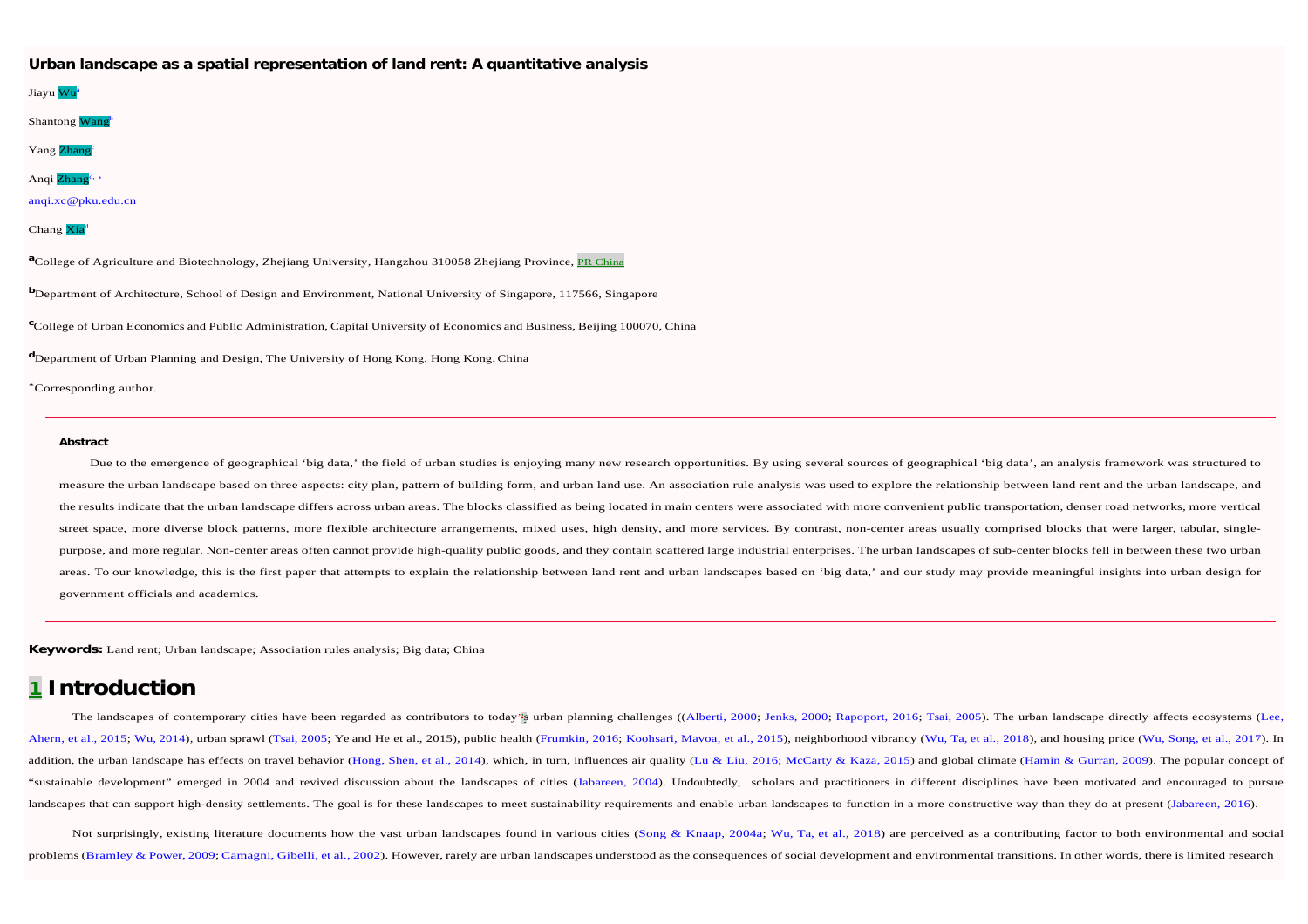#### on what affects the urban landscape.

As landscape traditions differ across disciplines and places (Hartshorne, 1969), the concept of landscape carries much ambiguity and complexity (Morin, 2009). Landscape may be thought of as the ways in which the component parts of an area have been arranged to produce a particular appearance (Morin, 2009). From this perspective, we can talk about 'Agricultural Landscapes', 'Modern and Postmodern Landscapes', and of course 'Urban Landscapes' debate over a landscape focuses not only on the question of what the landscape is but also on how it is produced. Landscapes have physical, material forms, or "morphologies,' that are produced through productivity and prod relations (Mitchell, 1994).

Landscape as a traditional geography term has attracted attention for a long time (Meinig, 1979). The ultimate purpose of most scholars concerned with landscape, such as Hoskins (1970) and Jackson (1984), is to attempt to understand the cultural meaning of these landscapes. However, the cultural sense has been widely observed due to the absence of landscape production. Researchers have criticized that the search for cultural meaning neglect mechanics of what constitutes a landscape (Mitchell, 1994). Landscape textuality among the growing reorienting landscape conceptions has attracted the most focus (Barnes & Duncan, 2013; Duncan & Duncan, 1988). With their efforts, landscape methodologies had been steered from morphology to a complex textual analysis. Regrettably, the theories on landscape textuality neglect landscape production despite the sophistication in methodology and In Mitchell (1994)'s imperishable studies on landscape morphology and surplus value, landscape is defined as a contentious, compromised product of capital shaped by power and the collective. The landscape we saw was schema produced by different powers and by the production and reproduction of space for ideological legitimacy.

Recent landscape studies have made an emphatically political statement, as they highlight the social conflicts, especially the unequal power relations based on class, that are involved in the interpretation of landscapes (Mitchell, 2003; Staeheli & Mitchell, 2016). In Marxist theory, the unequal economic relationship among landowners, capitalists and workers is reflected in land rent (Aronowitz, 2016; Jäger, 2003), especially in Differenti which mirrors the distance from the market. According to Alonso's rent model (Alonso, 1960), land value decreases as the distance from the Central Business District (CBD) of a city increases. Different land uses have diffe additional values, resulting in different abilities to afford land rent. Therefore, urban centers (particularly employment centers) appear and foster monocentric or polycentric cities. In summary, the land rent, and its sp has an impact on the urban landscape, which is the physical manifestation of class differentiation.

Extensive research has documented that urban landscapes are the spatial representation of power and capital, such as land rent. Regrettably, most studies are organized by theoretical and qualitative approaches. Thus, in th paper, we focus on this research gap and contribute to the literature in a quantitative way:

First, we use a systematic analysis framework to measure the urban landscape. Previous literature has described the urban landscape at different scales. At the block scale, the single element analysis, represented by Space Syntax (Hillier & Hanson, 1989), Spacematrix (Pont & Haupt, 2010) and MXI (Van Den Hoek, 2008), seeks to quantify mixtures of street networks, building types, development intensities and neighborhood function. At the neighborhood scale, researchers quantitatively analyze building patterns by using the building base area, floor height, building floor area, FAR, and other factors (Salat, Labbé, et al., 2011). Based on these quantitative adopted the analysis framework proposed by Conzen (1960) to measure the urban landscape. This theory has been widely generalized and applied around the world (Moudon, 1997; Whitehand, 2017). Three dimensions structure our framework: the city plan, the pattern of building forms, and urban land use. In the following chapters, we will describe this quantitative framework in detail.

Second, we adopt urban structure (main center, subcenter, noncenter area) as the conduction mechanism between land rent and urban landscape. Although it is an indisputable fact in new Marxism that landscape is produced by capital intervention, class conflict and power competition (Aronowitz, 2016), the mechanism is less discussed. As the land rent differs across cities, although urban landscapes are similar to each other, we could conclu relationship between land rent and landscape is not linear or does not share the same slope (see Fig. 1). In other words, the mechanisms do not appear to be simple/regular as far as we could tell through two-way plots of l indicators. Fig. 1 illustrates that even though the same land rent  $(B_0)$  occurs in City m and City n, the urban landscapes are remarkably different  $(B_1$  and  $B_2)$ . Likewise, when the urban landscape  $(A_0)$  in a certain these two cities, the land rent may differ sharply  $(A_1$  and  $A_2$ ). Theoretically and empirically, however,  $B_1$  or  $B_2$  are ranked in a similar order and location in the respective cities. Therefore, we measure the ur land rent and then explore the association between land rent and the urban landscape.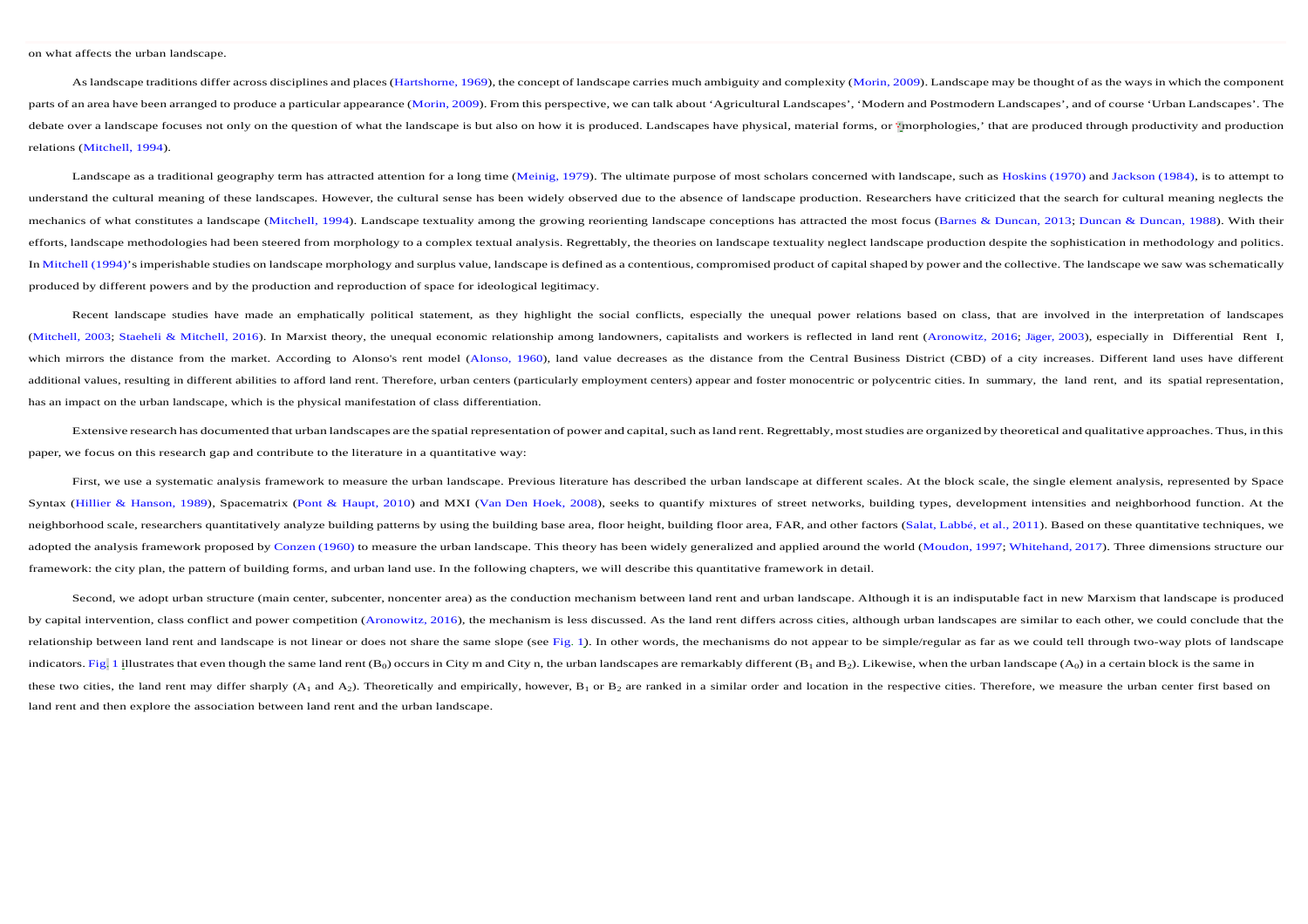

#### alt-text: Fig. 1

Notably, our analysis differs from those in two earlier studies (Cai, Huang, et al., 2017; Liu & Wang, 2016) in two ways: First, the original academic concept of the urban center referred to an employment center (Giuliano Small, 1991; Giuliano & Small, 1993) rather than to a residential center or traffic center. As mentioned above, based on Alonso's Rent Model, the employment center is the area where the land rent is the highest. Therefore, identified the urban polycentric structure according to the distribution of land rent. Second, previous literature on the intracity urban structure is heavily dependent on the availability of data. Available data have been statistical sources such as population censuses and economic data (Garcia-López, 2010; McMillen, 2001; McMillen, 2003; Riguelle, Thomas, et al., 2007), remote sensing data (Elvidge, Tuttle, et al., 2007; Ma, Zhou, et al., social media data (Hawelka, Sitko, et al., 2014; Jiang, Ma, et al., 2016; Stefanidis, Crooks, et al., 2013). Our paper uses a new dataset on rented office space to identify the urban structure, and these data may reflect l more timely and accurate manner.

In conclusion, our paper explores how the urban landscape is impacted by the land rent in urban areas within certain cities. The paper is organized as follows. The next section introduces and discusses the data resource, the identification of urban centers, and the measurement of an urban landscape and the association rules of the analysis-mining model. Next, polycentric development patterns and the urban landscapes of the main cities in China presented. The paper concludes with a summary of the major findings as well as several policy suggestions.

## **2 Study area and data resource**

## **2.1 Study area**

The first-tier cities in China were selected as our study areas (Fig. 2). These cities include Beijing, Shanghai, Shanghai, Shenzhen, Guangzhou, Wuhan, Hangzhou, Nanjing, Qingdao, Chengdu, Suzhou, Tianjin, Xi''an, and Chon cities vary greatly in their geographical characteristics, levels of economic development, urban histories and landscapes. We selected these cities to avoid the problems of ineffectiveness and weak robustness. Only built-u be interpreted from satellite images from the National Land-Use/Cover Database of China (NLUD-C) (He, Song, et al., 2017) are included in this study; that is, we do not rely on official city boundaries (Arnold Jr & Gibbons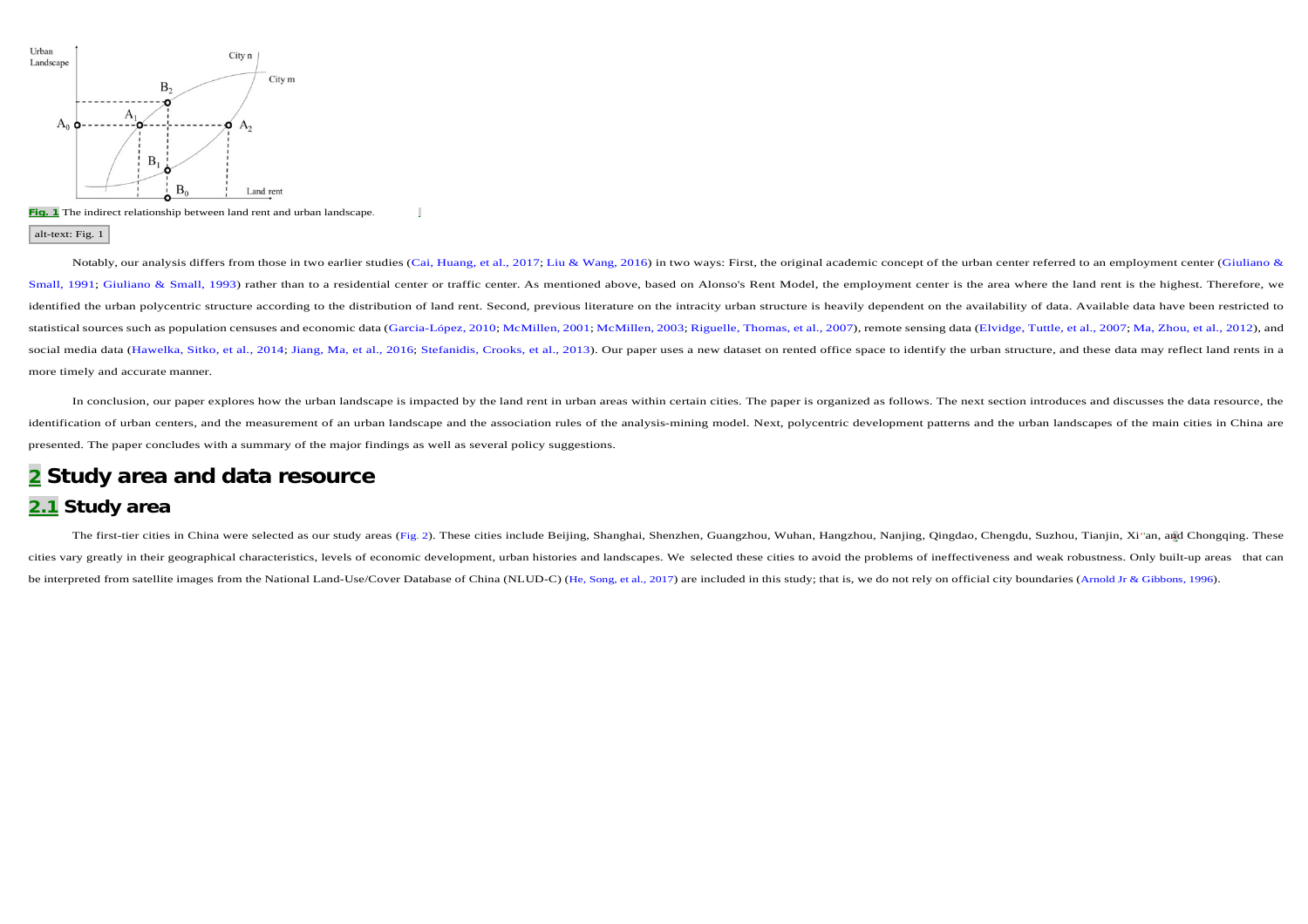

As a result of the development of Information and Communications Technology (ICT), Geographical Big Data are now widely used in academic research (Liu, Song, et al., 2015; Long, Zhai, et al., 2018). Data from GPS, smart ph and social media are generated (with the support of ICT technology) using location information and spatiotemporal semantics. POI, location check-in data, mapping data, and other open data are the typical representatives of 'big data'. Geographic 'big data' shows that almost all big data is generated in a certain time and space directly or indirectly related to the location. The essence of geographic 'big data' is the "sum" of the quantity an characteristics and data sets changing over time of various elements (phenomenon) in a spatial structure and in relationship to a realistic geographical world. Our data come from four primary sources.

### *2.2.1 Point of interest (POI) data*

POI is point data representing an actual geographic entity, including spatial information such as latitude, longitude, and address and attribute information such as names and categories. The POI data in this article is der interface technology of Baidu Map [\(http://map.baidu.com/\). T](http://map.baidu.com/))hey were acquired using JavaScript in January 2016, and they are categorized according to Baidu's internal POI criteria. More than 23 million data items were obta real estate, shopping, transportation facilities, educational facilities, finance, hotels, tourist attractions, lifestyle services, recreation, medical services, food and businesses.

### *2.2.2 LandScan TM high-resolution global population dataset*

LandScan as the population spatial distribution data [\(http://web.ornl.gov/sci/landscan/\)](http://web.ornl.gov/sci/landscan/)) is the community standard for global population distribution data. At a spatial resolution of approximately 1 km  $(30'' \times 30'')$ , it r environmental population (over 24h on average). The database is updated annually and released to the wider user community around October [\(http://web.ornl.gov/sci/landscan/\).](http://web.ornl.gov/sci/landscan/)) LandScan goes beyond traditional demographic dat regions and directly demonstrates the spatial distribution of a population (Dobson, Bright, et al., 2000). The data set currently includes global data from 2000 to 2015. This article uses the newly released LandScan data c 2015.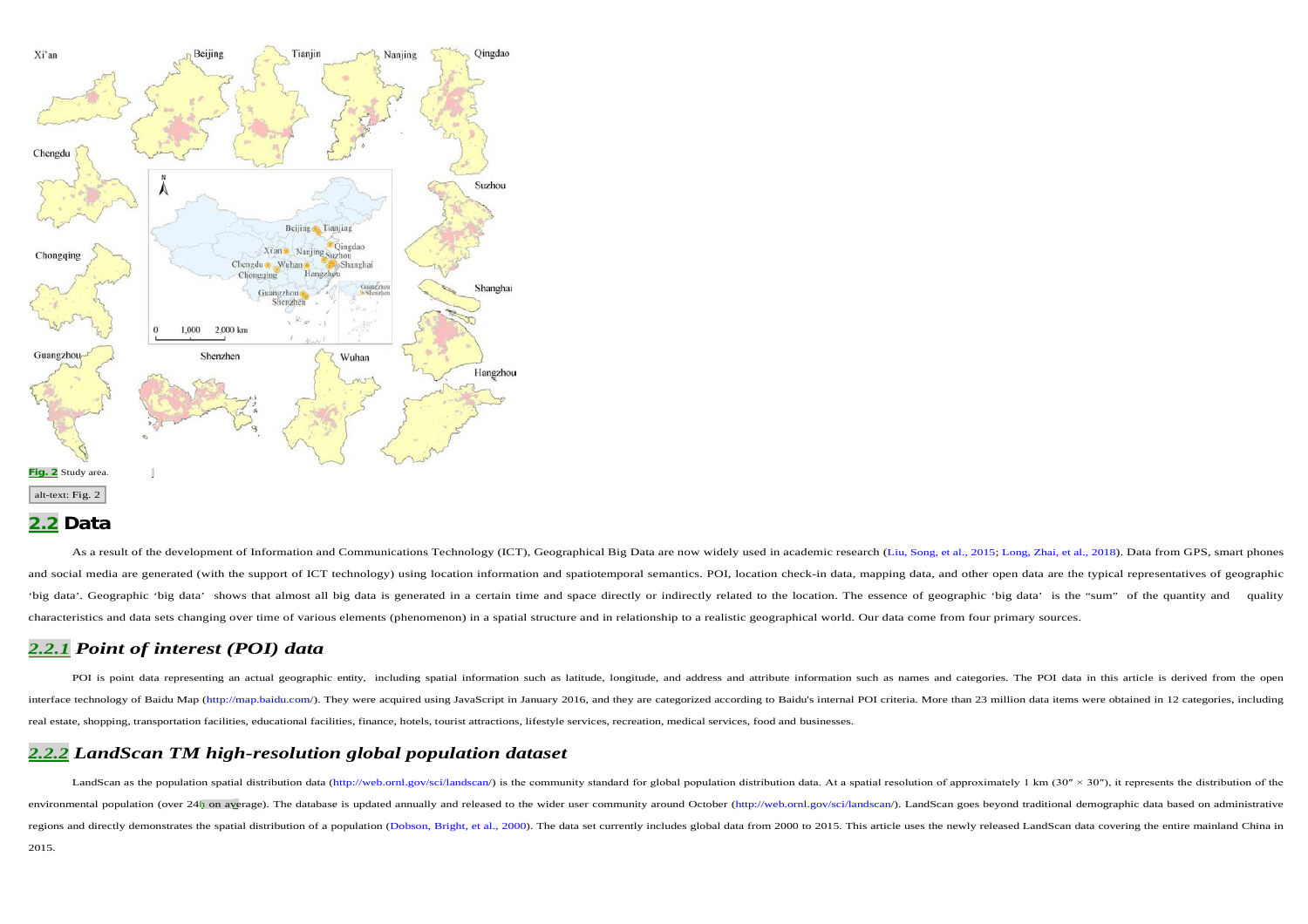### *2.2.3 Building and street data*

Building and street data were obtained from the Gaode Map; these data include the building's location, the area of the building lot, the number of floors, and streets at all levels (levels one to five). The basic unit in o is divided by level-five roads. These building data are crucial to measuring the physical urban landscape. There are two reasons why these data are currently rarely used in academic research: First, the Gaode Map (or Baidu data in 2017, and these data are not widely used in small- and medium-sized cities. Even in the suburbs of large cities, crawling building data are relatively difficult to obtain.

## *2.2.4 Office rental data*

Data on office spaces and their attributes were obtained from the SOUFANG website using crawler technology in the year 2015 (for a total of 12,573 office rooms). Crawler technology is an internet bot that systematically br purpose of indexing. SOUFANG is a housing service platform that has an approximately 70% market share in China"s housing market. Recently, academic studies (Ding & Zhao, 2014; Lee et al., 2015; Wu et al., 2017) have supple price data sources by exploiting open-access social media data.

# **3 Methodology 3.1 Identifying the urban centers**

To verify our theoretical hypothesis that the land rent and urban landscape are complex and no-linear, we generated a two-way plots scatter diagram (Fig. 3). Apparently, the relationship between land rent and urban landscape could not be captured through a simple statistical analysis. Therefore, we first identified the urban centers.



alt-text: Fig. 3

The main center is that of the spatial cluster blocks, which have affordable but high land rent. Commonly, these blocks also have the highest employment density. Following the example of previous studies (Cai et al., 2017) adopt Local Moran's I, which was proposed by Anselin (1995), to detect the main center of each city. The Local Moran's I (LMI) for the *i* th office rental sample is given as

$$
LMI_i = \frac{x_i - \overline{x}}{S_i^2} \sum_{j=1, j \neq i}^{n} w_{ij} (x_j - \overline{x})
$$

and  $S_i^2$  is the global sample variance such that

$$
S_i^2 = \frac{\sum_{j=1, j\neq i}^{n} (x_j - \overline{x})}{n-1}
$$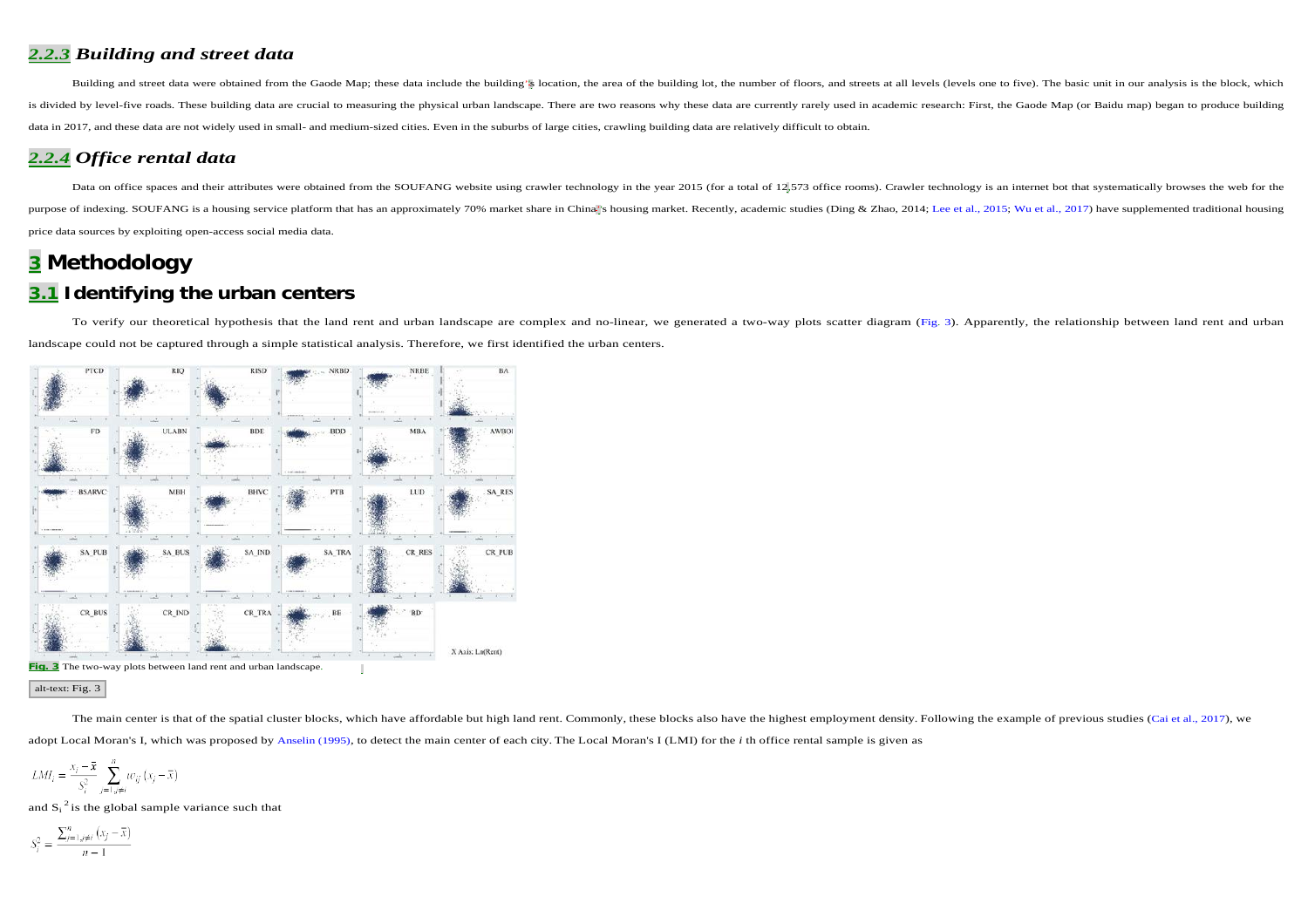A positive value for LMI; indicates that *i* has neighbors with similar values; therefore, office room *i* and its part neighbors can form a cluster (Anselin, 1995). To pick up all of the samples with statistically signifi

#### values, a z-score is introduced (Mitchel, 2005):

$$
Z_{LMI_i} = \frac{LMI_i - E\left[LMI_i\right]}{\sqrt{V\left[LMI_i\right]}}
$$

where

$$
\mathbf{E}\left[LMI_i\right] = -\frac{\sum_{j\neq 1}^n uv_{ij}}{n-1},
$$

and

## $V[LM] = E[LM]^{2} - E[LM]^{2}$

When a sample is indicated with a high positive z-score (generally larger than 1.96) and the surrounding samples also have high values, we define it as a main center as long as it is statistically significant at  $p < 0.05$ 

We defined the office-rent-weighted centroid of the main center as the center point of the city, and it was used to measure the [Distance] between each sample and the main center of the city. Then, a geographical weighted regression (GWR), which had been proven superior to ordinal logistic regression (OLR) (Cai et al., 2017) due to the strong spatial nonstationary, was used to model the relationship between the [Distance] and the land rent. formula is given as follows (Fotheringham, Brunsdon, et al., 2003):

$$
y_i = \beta_0 \left( u_i, v_i \right) + \sum_k \beta_k \left( u_i, v_i \right) d_{ik} + \epsilon_i
$$

where  $y_i$  is the office room rent for sample i; u<sub>i</sub> and  $y_i$  denote the coordinate of latitude and longitude;  $\beta_0(u_i, v_i)$  is the intercept,  $\beta_k(u_i, v_i)$  is the local estimated coefficient of the k th independent variabl the error. The Gaussian kernel is constructed as an adaptive distance, and the cross validation (CV) method is used to select an optimal bandwidth (Fotheringham et al., 2003). The subcenter candidates are blocks that have with residuals distributed beyond a standard deviation of 1.96, implying that their rent values are significantly higher than average at the local scale. Next, we selected the subcenter candidates with positive residual er adopted Jenks's natural breaks classification (Jenks, 1967) to cluster the tracts based on the goodness of variance fit (GVF) value, the threshold of which was set as the GVF value  $>0.8$ .

To evaluate the performance of these methods in detecting the urban polycentric structure, we first evaluate the results by using housing price quantitatively. Previous literature authoritatively states that the urban cent the most influential factor for housing prices. Hence, we collected neighborhood data, including location, average housing price, FAR, green rate and other neighborhood attributes. We estimated two hedonic models, in which second model contains the distance between a neighborhood and an urban center and the first does not. We then compared the goodness-of-fit of these two models. If the goodness-of-fit in the second model was higher than in the result indicates that our method has good performance in identifying both the main center and thesubcenters.

### **3.2 Measuring the urban landscape**

Although the concept of landscape is imbued with great complexity and probably hundreds of nuances in fields as diverse as art and architecture, environmentalism, planning, and the earth sciences, we follow the tradition o landscape research derived from Sauer (1925), Hartshorne (1969), and others. Among the multiple theories in use, Conzen's (1960) contribution to the study of the urban landscape is the most influential worldwide. Hence, we our analysis framework based on Conzen''s theory of the urban landscape, which includes the city plan, the pattern of building forms, and urban land use (Fig. 4).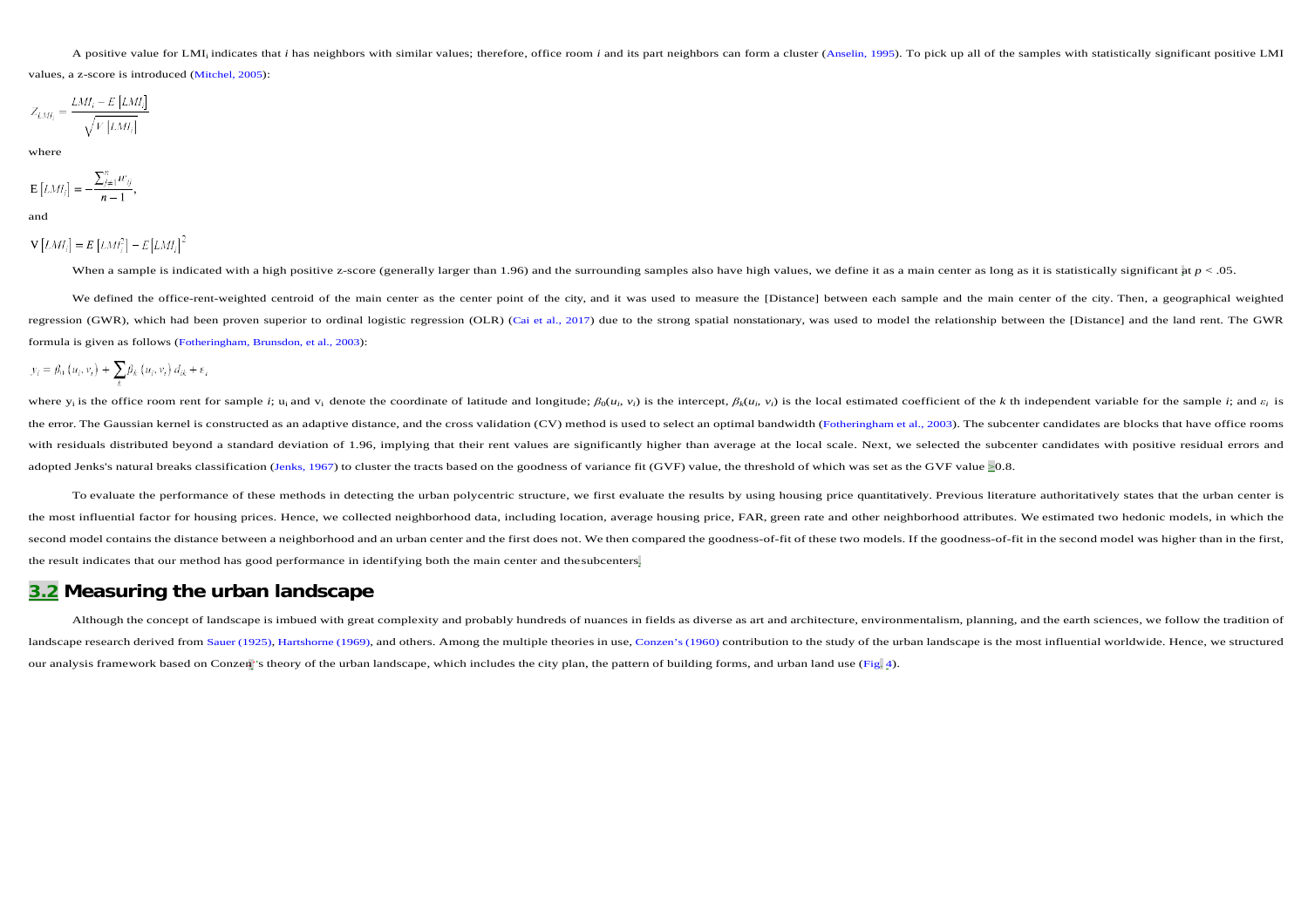

Fig. 4 The analysis framework of the urban landscape.

alt-text: Fig. 4

The city plan plays an important role in shaping the urban landscape. This plan is defined as the spatial distribution of all artificial features in the urban built-up area, including streets, plots, and block-plans (Conze addition to the Conzen School in Britain, the Versailles School in France and the Muratori-Caniggia School in Italy are all essentially consistent with the approach to analyzing a city plan by abstracting and analyzing the such as streets, plots, and block-plans. In summary, this paper quantifies the city plan from three perspectives: street system, block pattern, and building base (Table 1).

| <b>Table 1</b> The indicators of a city plan. |                                                    |                                                                                                                                                                                                                                                                                                                                                                                                 |  |  |
|-----------------------------------------------|----------------------------------------------------|-------------------------------------------------------------------------------------------------------------------------------------------------------------------------------------------------------------------------------------------------------------------------------------------------------------------------------------------------------------------------------------------------|--|--|
| alt-text: Table 1                             |                                                    |                                                                                                                                                                                                                                                                                                                                                                                                 |  |  |
| Code                                          | Indicator                                          | Explanation                                                                                                                                                                                                                                                                                                                                                                                     |  |  |
| Street system                                 |                                                    |                                                                                                                                                                                                                                                                                                                                                                                                 |  |  |
| <b>PTCD</b>                                   | <b>Public Transportation</b><br>Convenience Degree | The ratio of the number of transportation stop (e.g., bus stops, subway stations, taxi stops) within 500 $m$ of the block to the area of the block                                                                                                                                                                                                                                              |  |  |
| <b>RIQ</b>                                    | Road Intersection Quantities                       | The weighted number of intersections within $500m$ of the block.<br>$R I Q_{ij} = \sum_{n=1}^{N} \frac{R_n}{\sqrt{R_n} \mathit{Type}_{nr}}$<br>where N is the number of intersections within 500m of block i in city j. $R_n$ is the number of roads passing the <i>n</i> th intersection. Type <sub>nr</sub> is the level of the <i>r</i> th road that passes<br>the <i>n</i> th intersection. |  |  |
| <b>RISD</b>                                   | Road Intersection Separation<br>Distance           | The average distance between all road junctions within $500m$ of the block.<br>$RISD_{ij} = \sum_{n=1}^{N} \frac{R_n \cdot \sum_{r}^{R_n} \frac{Length_{nr}}{R_n}}{\frac{R_n}{R_n}}$<br>where i, j, N, R <sub>n</sub> , and $Type_{nr}$ is the same as above. The Length <sub>n</sub> is the length of the rth road that passes the <i>n</i> th intersection.                                   |  |  |
| <b>NRBD</b>                                   | Near-Road Building Density                         | The ratio of the building footprint to the land area within $15m$ from the boundary of the block.<br>$NRBD_{ij} = \frac{u}{NRA_{ii}}$<br>where NRBA <sub>ij</sub> is the building footprint within 15m from the boundary of block <i>i</i> in city <i>j</i> . NRA <sub>ij</sub> is the land area within 15m of the boundary of block <i>i</i> in city <i>j</i> .                                |  |  |
| NRBE                                          | Near-Road Building<br>Expandability                | The ratio of the floor area within $15m$ of the boundary of the block to the land area of the block.<br>$NRBV_{ii}$<br>$NRBE_{ij} = \frac{1}{NRA_{ii}}$<br>where NRBV <sub>ii</sub> is the floor area within 15m of the boundary of block <i>i</i> in city <i>j</i> . NRA <sub>ii</sub> is the same as above.                                                                                   |  |  |
| <b>Block</b> pattern                          |                                                    |                                                                                                                                                                                                                                                                                                                                                                                                 |  |  |
| BA                                            | <b>Block Area</b>                                  | The area of block                                                                                                                                                                                                                                                                                                                                                                               |  |  |
| FD                                            | <b>Fractal Dimension</b>                           | The fractal dimension index of a certain block, for use in quantifying the shape complexity of the block.                                                                                                                                                                                                                                                                                       |  |  |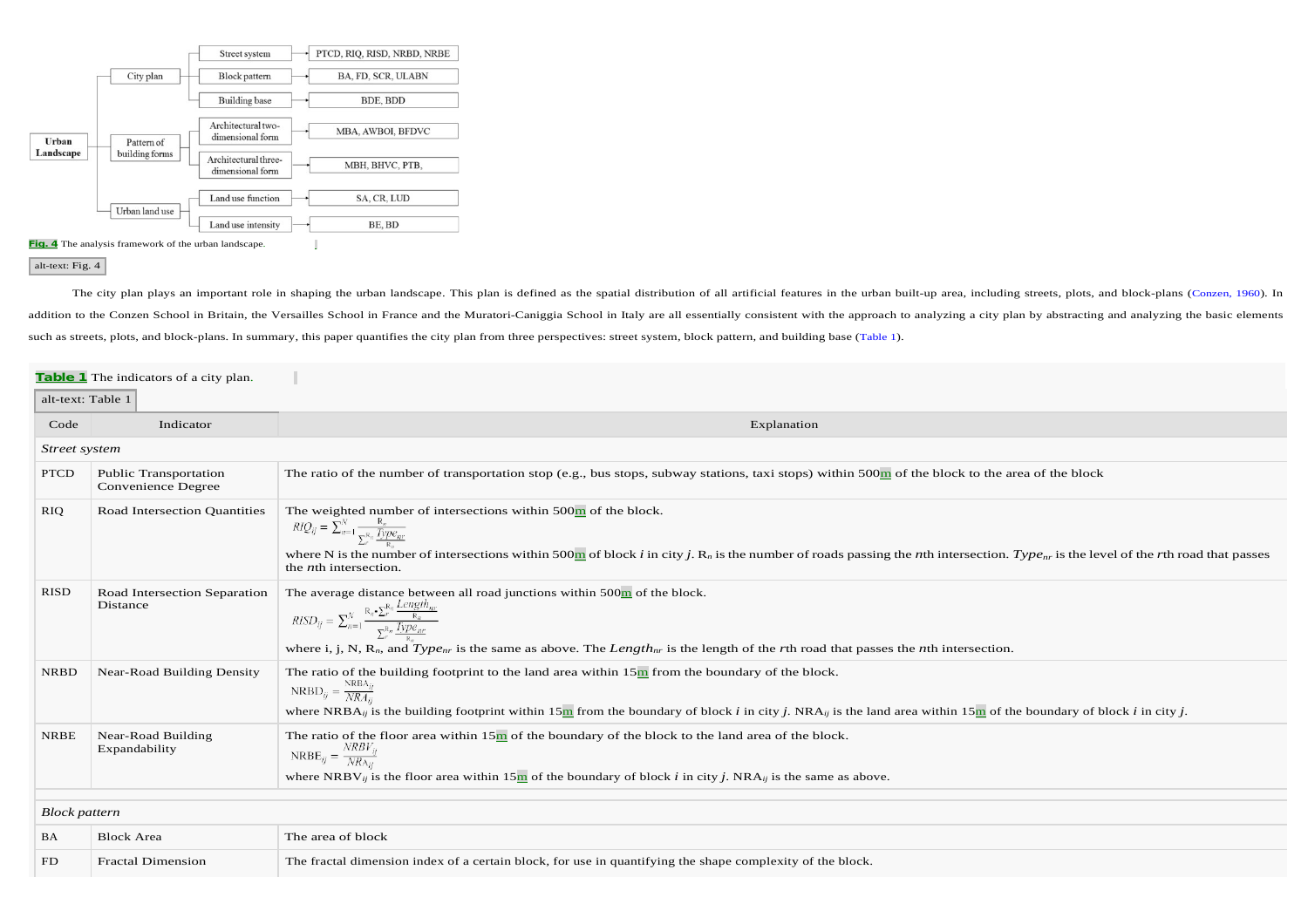|                      |                                                        | $FD_{ij} = \frac{2 \ln \left( \frac{y}{4} \right)}{\ln A_{ii}}$<br>where $P_{ij}$ is the perimeter of block i in city j. $A_{ij}$ is the area of block i in city j. Generally, FD has a value range of [1, 2]. The larger the value, the more complicated the<br>boundary of the block under the same area, and $FD = 1$ indicates a square block.                                                                                                                                                            |
|----------------------|--------------------------------------------------------|---------------------------------------------------------------------------------------------------------------------------------------------------------------------------------------------------------------------------------------------------------------------------------------------------------------------------------------------------------------------------------------------------------------------------------------------------------------------------------------------------------------|
| ULABN                | Adjacent Block Number Per<br>Unit Length               | The ratio of the number of adjacent blocks within $100m$ from the boundary of the block to the perimeter of the block.<br>ULABN <sub>ij</sub> = $\frac{\text{Near}_{ij}}{P_{ii}}$<br>where Near <sub>ij</sub> is the number of blocks within 100m of the boundary of block <i>i</i> in city $j_i P_{ii}$ is the same as above.                                                                                                                                                                                |
| <b>Building base</b> |                                                        |                                                                                                                                                                                                                                                                                                                                                                                                                                                                                                               |
|                      |                                                        |                                                                                                                                                                                                                                                                                                                                                                                                                                                                                                               |
| <b>BDE</b>           | Eccentricity Degree of<br><b>Building Distribution</b> | The distance between the building lot in the block and the center of the block.<br>$BDE_{ij} = \sqrt{\frac{\pi}{A_{ii}}} \cdot \frac{D_{ij}}{B_{ii}} = \sqrt{\frac{\pi}{A_{ii}}} \cdot \frac{\sum_{b=1}^{n_{ij}} D_b}{B_{ii}}$<br>where $D_{ij}$ is the sum of the distances between all building lots and the center of block i in city j. $D_b$ is the distance between building b and the center of the block. $B_{ij}$ is the<br>number of buildings in block i in city j. $A_{ii}$ is the same as above. |
| <b>BDD</b>           | Dispersion Degree of Building<br>Distribution          | The coefficient of variation of the distance between the building lot and the center of the block.<br>$\text{BDD}_{ij} = \frac{\sqrt{\frac{1}{B_{ij}}\Sigma_{b=1}^{''ij}\left(D_b - \frac{D_{ij}}{B_{ij}}\right)}}{\Gamma}$<br>where $D_{ij}$ , $D_b$ and $B_{ij}$ is the same as above.                                                                                                                                                                                                                      |

The buildings are the material basis and important components of the urban landscape. Different architectural features form a unique urban landscape. From the perspective of different spatial dimensions, the architectural

form consists mainly of two aspects, the architectural two-dimensional form and the architectural three-dimensional form. Therefore, the quantification of patterns of building forms is carried out according to these two as

2).

|                   | Table 2 The indicators of patterns of building form.           |                                                                                                                                                                                                                                                                                                                                                                                                                                     |  |  |
|-------------------|----------------------------------------------------------------|-------------------------------------------------------------------------------------------------------------------------------------------------------------------------------------------------------------------------------------------------------------------------------------------------------------------------------------------------------------------------------------------------------------------------------------|--|--|
| alt-text: Table 2 |                                                                |                                                                                                                                                                                                                                                                                                                                                                                                                                     |  |  |
| Code              | Indicator                                                      | Explanation                                                                                                                                                                                                                                                                                                                                                                                                                         |  |  |
|                   | Architectural two-dimensional form                             |                                                                                                                                                                                                                                                                                                                                                                                                                                     |  |  |
| MBA               | Mean of Building Area                                          | Mean area of all building lots in the block                                                                                                                                                                                                                                                                                                                                                                                         |  |  |
| <b>AWBOI</b>      | Building Area-Weighted Orientation Index                       | The angle between the longest side of the building lot and the north direction.                                                                                                                                                                                                                                                                                                                                                     |  |  |
| <b>BSCRVC</b>     | <b>Building Spatial Compact Ratio Variation</b><br>Coefficient | The coefficient of variation of compactness of all building lots in the block.<br>$\text{BSCRVC}_{ij} = \frac{\sqrt{\frac{1}{B_{ij}}\sum_{b=1}^{B_{ij}} (BSCR_b - \text{MBSCR}_{ij})^2}}{\text{MBSCR}_{ij}}$<br>$MBSCR_{ij} = \frac{1}{B_{ij}} \sum_{b=1}^{B_{ij}} BSCR_b$<br>where MBSCR <sub>ii</sub> is the mean of compactness of all building lots in block i in city j. BSCR <sub>b</sub> and $B_{ij}$ are the same as above. |  |  |
|                   | Architectural three-dimensional form                           |                                                                                                                                                                                                                                                                                                                                                                                                                                     |  |  |
| <b>MBH</b>        | Mean of Building Height                                        | Mean height of all buildings in the block.                                                                                                                                                                                                                                                                                                                                                                                          |  |  |
| <b>BHVC</b>       | <b>Building Height Variation Coefficient</b>                   | The diversity of the heights of all buildings in the block.<br><b>BHVC</b> <sub>ij</sub> = $\frac{\sqrt{\frac{1}{B_{ij}}\sum_{b=1}^{B_{ij}}(BH_b - MBH_{ij})^2}}{BHVC_{ij}}$<br>where $MBH_{ij}$ , $BH_b$ adn $B_{ij}$ are the same as above.                                                                                                                                                                                       |  |  |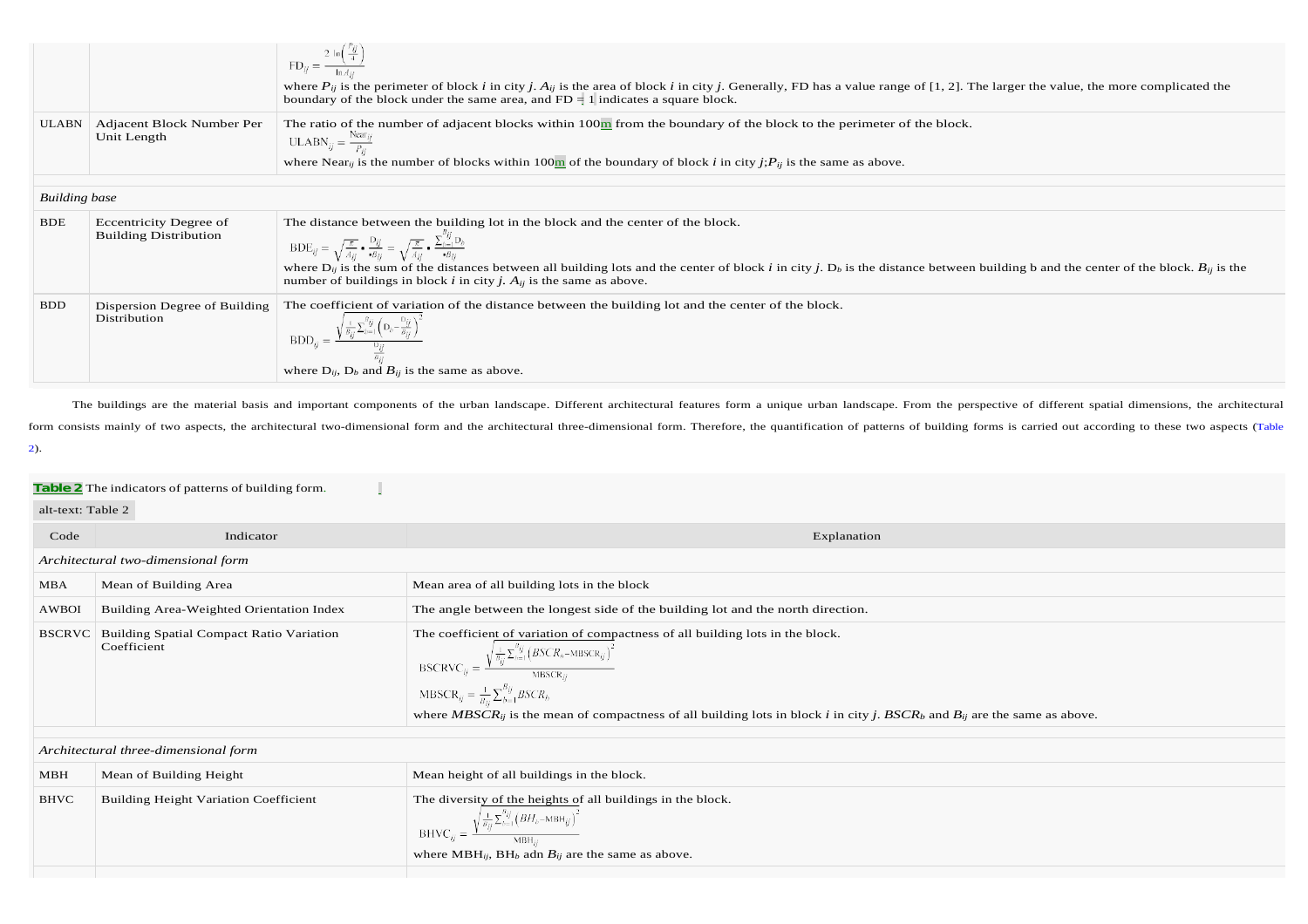| PTB | Proportion of Tower Building | Proportion of buildings with high spatial usage in the block. This study defines a building with $BSCR > 0.8$ and $>10$ floors as a tower |
|-----|------------------------------|-------------------------------------------------------------------------------------------------------------------------------------------|
|     |                              | building                                                                                                                                  |

The concepts of land use and landscape are closely linked but also different, as they are distinct aspects of the same thing. Land use function and land use intensity are two important components: the former reflects mixed land use as a result of the heterogeneity of the urban landscape, and the later reflects the degree of land development and utilization as well as land use efficiency. Therefore, this paper quantifies urban land use patter perspectives: Land use function and land use intensity (Table 3).

| Table 3 Indicators of urban land use. |                        |                                                                                               |  |  |  |  |
|---------------------------------------|------------------------|-----------------------------------------------------------------------------------------------|--|--|--|--|
|                                       | alt-text: Table 3      |                                                                                               |  |  |  |  |
| Code                                  | Indicator              | Explanation                                                                                   |  |  |  |  |
| Land use function                     |                        |                                                                                               |  |  |  |  |
| <b>SA</b>                             | Service Ability        | The ratio of the standardized number of POI points to the size of the block.                  |  |  |  |  |
| CR                                    | Category Ratio         | The ratio of the standardized number of certain POI points to the total number of POI points. |  |  |  |  |
| <b>LUD</b>                            | Land Use Diversity     | The diversity of land use type, using entropy calculation.                                    |  |  |  |  |
|                                       |                        |                                                                                               |  |  |  |  |
| Land use intensity                    |                        |                                                                                               |  |  |  |  |
| BE                                    | Building Expandability | The floor area ratio.                                                                         |  |  |  |  |
| DB                                    | Density Of Building    | The density of buildings.                                                                     |  |  |  |  |

Blocks are a basic unit of urban planning; they are the spaces surrounded by urban roads, and they form the structure of the urban landscape (Perry, 1929). A block is a morphological unit formed by the division of streets; contains neighborhoods that are adjacent to each other and are filled with buildings. A single block is independent and performs rich urban functions. Thus, the mosaic of combinations and interactions of blocks shapes the of the urban landscape. The block is also an important urban research unit because it is an object of urban planning, design, construction, government, and management. The block has an important impact on urban landscape p urban development patterns. Therefore, the block is adopted as the basic analysis unit of this study.

### **3.3 Association rules analysis**

Association rules analysis is a data mining technique for identifying potential associations between different data fields and exploring dependencies among multiple fields to determine which dependencies satisfy a given support and confidence threshold (Witten, Frank, et al., 2016). In market analysis, the classic application of relevance modeling is applied to identify customer buying habits. The researchers suggest that businesses devel strategies for purchases that are usually made together. Association modeling explores the links between items in the basket within the confidence intervals based on transactions or item sets; this approach finds items of importance, and then finds one or more other items in the frequently supported item sets (He, He, et al., 2018).

The Apriori algorithm is one of the common association rules used to calculate the probability that an item occurs simultaneously with minimal support in the item set or to a large extent with other items (Van der Aalst, 2 Apriori algorithm also determines the frequency of the item set to highlight the general trend in the database. In our thesis, the Apriori algorithm was used to explore the relationship between urban land rent and the urba

Because of the boundedness of the association rules mining model (which can only be used for classified data), the urban landscape indicators were transformed into classified data to be inserted into the formulas presented the previous section. In our paper, we calculated the value of each city's landscape index in each city block. These values ranged from small to large, and they fell into seven categories: lowest, very low, low, medium, hi and highest; we used the principle of equal distribution to avoid too many or too-small patches in a particular category.

## **4 Results and discussion**

**4.1 Main center and submain center**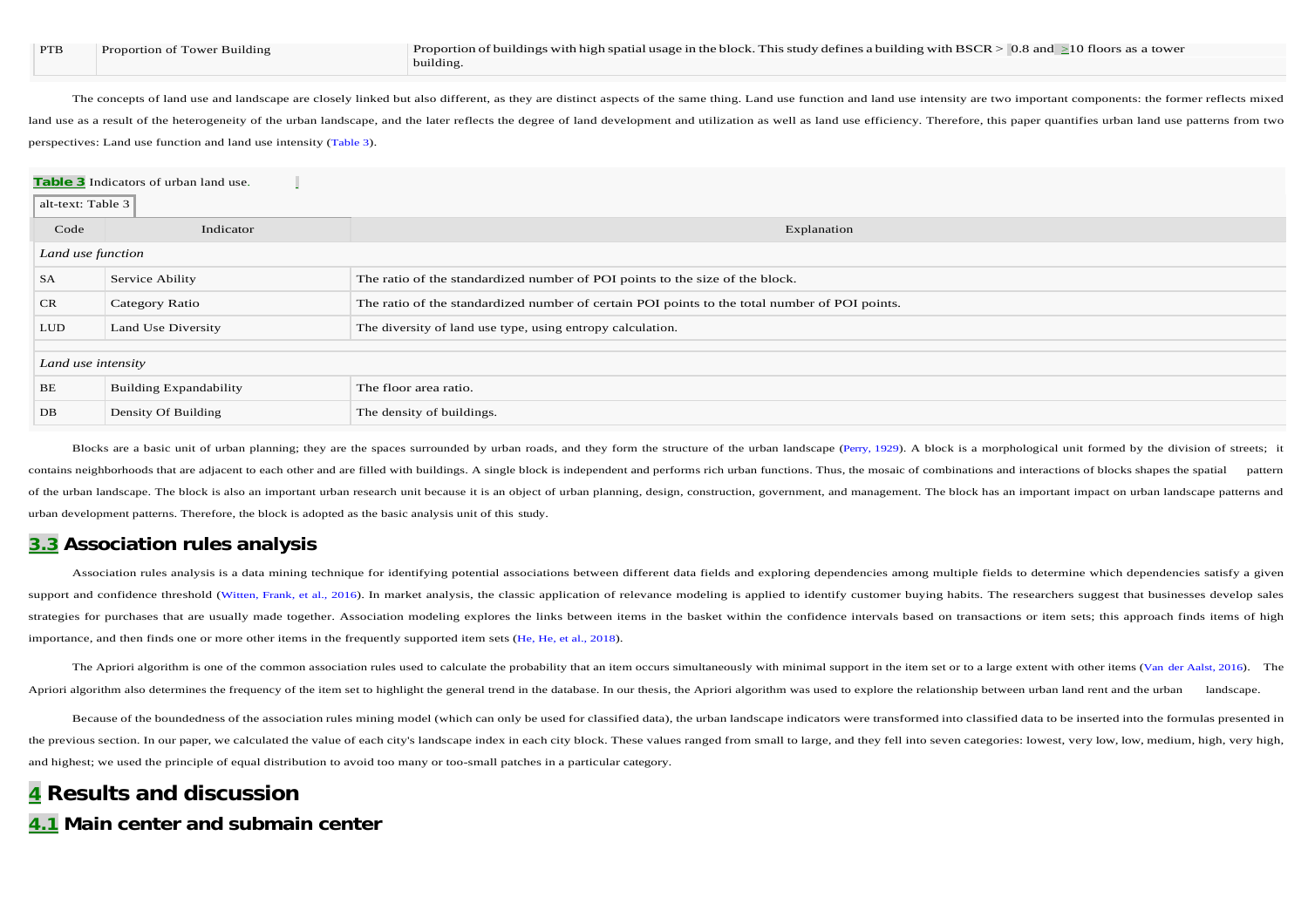As discussed in the Methodology section, the identification of the main center and the subcenters of these cities is presented in Fig. 5. Beijing is the city with the largest main center (116.6 km<sup>2</sup>), followed by Shanghai four other cities with a large main center (above the average area of 50.1 km<sup>2</sup>): Hangzhou, Chongqing, Wuhan, and Guangzhou. Qingdao and Chengdu are ranked lowest, with main center areas of 4.99 km<sup>2</sup> and 11.02 km<sup>2</sup>, res is interesting to note that the main center of Wuhan is divided into two parcels, located on the east and west banks of the Yangtze River.



alt-text: Fig. 5

The results of our analysis of subcenters are beyond our expectations (see Appendix). The subcenter area of Guangzhou is ranked highest (98.98 km<sup>2</sup>), and it is twice as large as the subcenter of Beijing. The subcenter are Chongqing, Hangzhou, and Shanghai are all nearly the same, at approximately 60 km<sup>2</sup>. Shenzhen and Qingdao have the smallest subcenter areas, both of which are approximately 8 km<sup>2</sup>. Aside from their areas, the number of subcenters is also surprising. Suzhou turned out to be the city with the most subcenters. Beijing and Shanghai have eight and seven subcenters, respectively, similar to the last edition of the city master plan. Jinan, Tian each have only two subcenters.

## **4.2 Urban landscape**

Values for the urban landscape in each block were calculated with the series of indicators mentioned above, and the urban landscapes for all blocks, divided into seven levels, were ranked in descending order. Figs. 6–8 show examples of several cities as divided into landscape categories and values.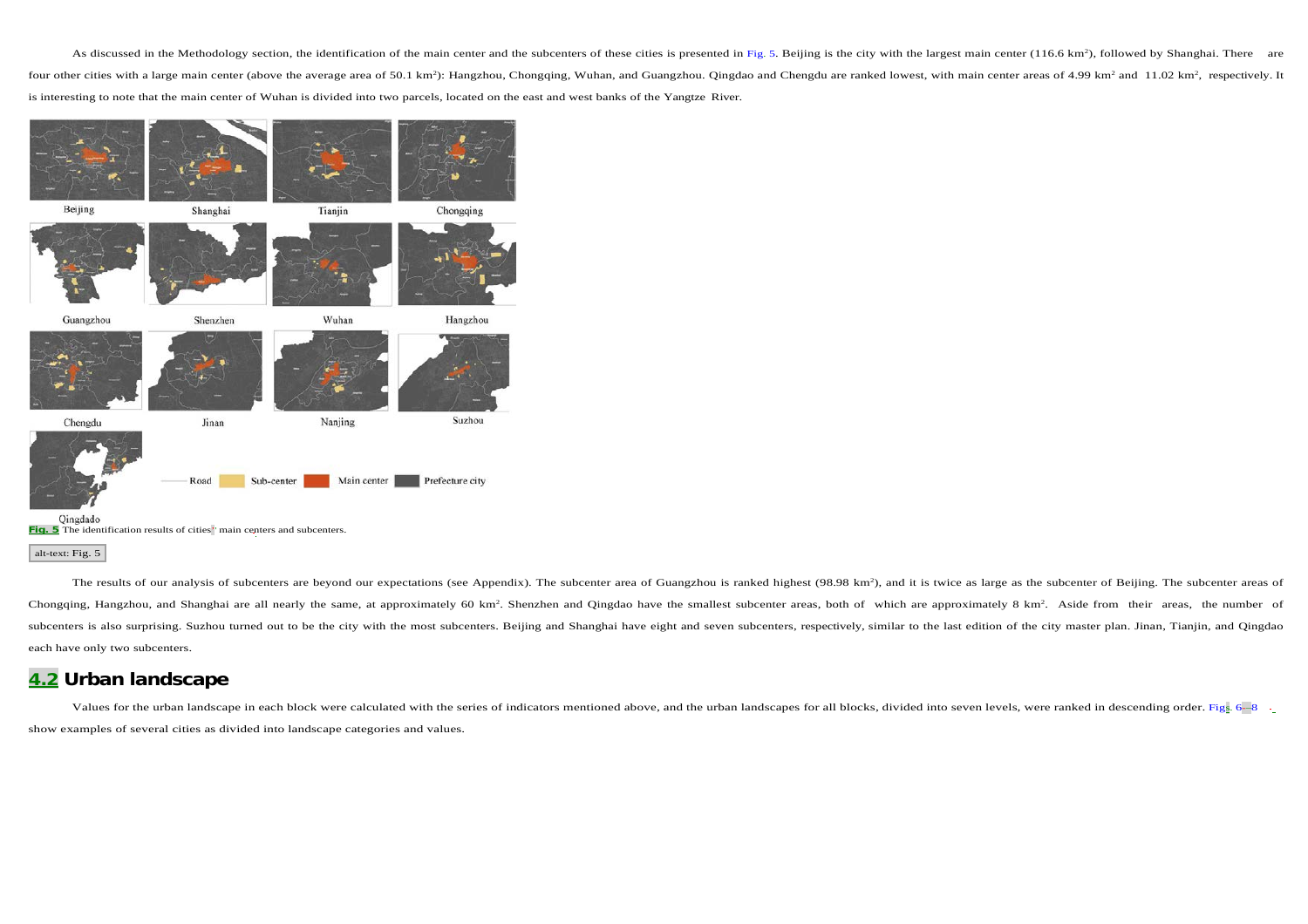

**Fig. 6** Measurement of city plans: Beijing, Shanghai, and Guangzhou.





alt-text: Fig. 7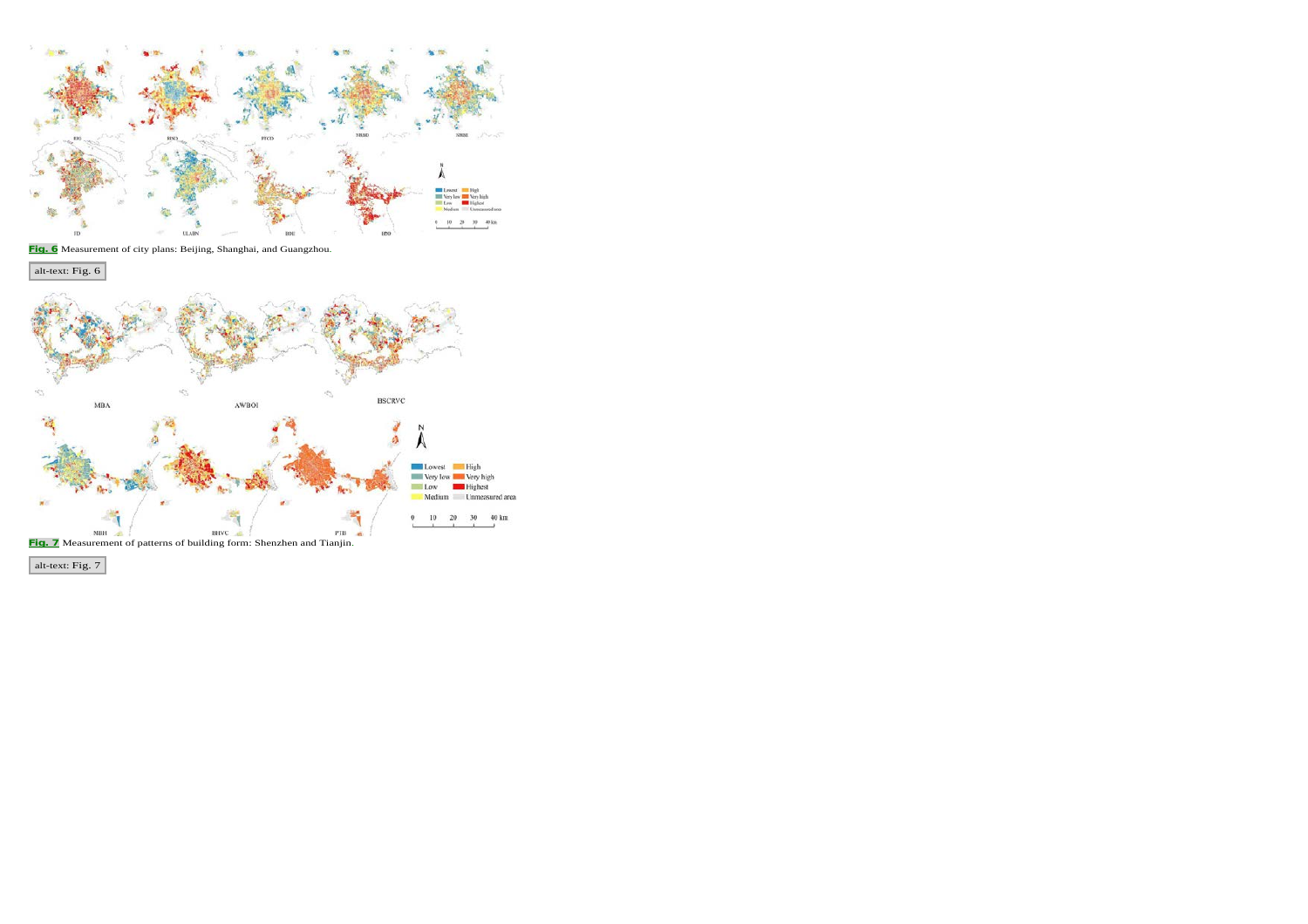

### alt-text: Fig. 8

 $\sqrt{\det_{\text{avt}} \cdot \text{Table 4}}$ 

To perform the association rules analysis on the data, information about the urban center for each block of cities was combined with urban landscape indicators to create a database of item sets. Each item set contained the following information:

 $I = (Urban center; {City plan}; {Pattern of building form}; {Urban land use}).$ 

The key link of the association rules analysis is to confirm the support and confidence values. Any given block had a 14.28% (1/7) possibility of having one of the landscape indicators. In addition, main centers account fo 19.45% of urban areas, subcenters account for 5.33%, and other areas account for 75.22%. Therefore, the probability of a certain block occurring simultaneously with any urban landscape value is between 0.76% (5.33%\*14.28%) 10.74% (75.22%\*14.28%). Based on the above considerations, the support threshold was set as 0.05 (the approximate average of the 0.76% and maximum 10.74% probabilities). The probability of a single landscape value occurrin a block is between 0.01% (1.87%/46.7%) and 55.21% (6.67%/13.1%); as such, the confidence threshold was set as 0.27, or approximately the average of 0.01% and 10.74%.

Table 4 shows the result of data mining with association rules. Clearly, the impacts of land rent on urban landscape are mainly embodied in the city plan and in urban land use, while the pattern of building form shows litt difference among blocks.

### **Table 4** Breakdown of the contributors to each urban landscape value.

| $ $ an-way. Table $\tau$ |  |          |          |          |        |           |         |
|--------------------------|--|----------|----------|----------|--------|-----------|---------|
| Indicators               |  | Lowest   | Very low | Low      | Medium | Very high | Highest |
| City plan                |  |          |          |          |        |           |         |
| PTCD                     |  |          |          | О        |        | M         | M       |
| <b>RIQ</b>               |  | $\Omega$ |          | $\Omega$ |        | M         | M       |
| <b>RISD</b>              |  | M        | M        |          |        | $\Omega$  |         |
| <b>NRBD</b>              |  |          |          |          |        |           | M       |
| <b>NRBE</b>              |  | $\Omega$ |          | $\Omega$ |        |           | M       |
| BA                       |  |          | M        |          |        |           |         |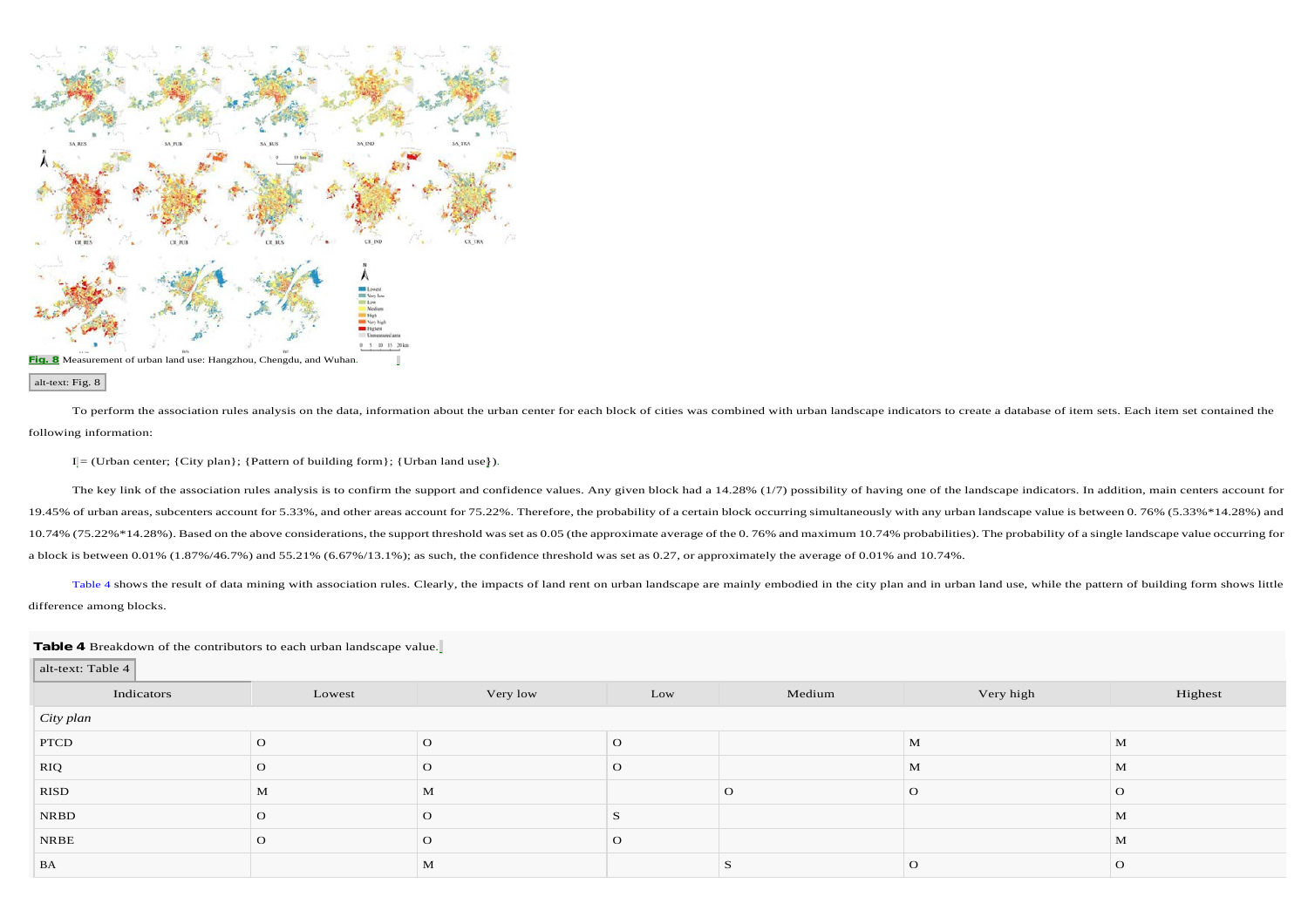| ${\rm FD}$                      |                |             |           |           |             |              |
|---------------------------------|----------------|-------------|-----------|-----------|-------------|--------------|
| <b>ULABN</b>                    | $\circ$        | $\,$ O      | $\rm{O}$  |           | $\mathbf M$ | $\mathbf{M}$ |
| ${\bf BDE}$                     |                |             |           |           |             |              |
| ${\mathop{\rm BDD}}$            |                | $\mathbf M$ |           |           | ${\rm O}$   | $\circ$      |
|                                 |                |             |           |           |             |              |
| Pattern of building form        |                |             |           |           |             |              |
| $_{\rm MBA}$                    |                |             |           |           |             |              |
| $\operatorname{AWBOI}$          |                |             |           |           |             |              |
| $\operatorname{BFDVC}$          |                |             |           |           |             |              |
| $\operatorname{\mathbf{MBH}}$   |                |             |           |           |             |              |
| $\operatorname{BHVC}$           |                | $\rm{O}$    |           |           |             |              |
| ${\rm PTB}$                     |                |             |           |           | $\mathbf M$ |              |
|                                 |                |             |           |           |             |              |
| Urban land use                  |                |             |           |           |             |              |
| ${\rm LUD}$                     |                | ${\rm O}$   | $\,$ O    |           | $\mathbf M$ | $\mathbf M$  |
| $\mathbf{B}\mathbf{E}$          | $\circ$        | $\rm{O}$    |           |           |             | $\mathbf M$  |
| ${\bf BD}$                      | $\overline{O}$ | $\,$ O      | ${\bf S}$ |           | $\mathbf M$ | $\mathbf M$  |
| $\ensuremath{\mathrm{SA\_RES}}$ |                |             |           |           |             |              |
| $\ensuremath{\mathrm{SA\_PUB}}$ |                | $\rm{O}$    | $\,$ O    | ${\bf S}$ |             | $\mathbf{M}$ |
| $\ensuremath{\mathrm{SA\_BUS}}$ | $\mathbf O$    | $\rm{O}$    | ${\rm O}$ |           |             | $\mathbf M$  |
| $\ensuremath{\mathrm{SA\_IND}}$ |                |             | $\,$ O    | $\,$ s    |             | $\mathbf M$  |
| $\ensuremath{\mathrm{SA\_TRA}}$ |                | $\rm{O}$    | $\rm{O}$  | $\circ$   | $\mathbf M$ | $\mathbf M$  |
| $\mbox{CR\_RES}$                |                |             |           |           |             |              |
| $\text{CR\_PUB}$                |                |             |           |           |             |              |
| $\text{CR\_BUS}$                |                |             |           |           |             |              |
| $\text{CR\_IND}$                |                |             | ${\bf S}$ |           |             | $\circ$      |
| $\text{CR\_TRA}$                |                |             |           |           |             |              |
|                                 |                |             |           |           |             |              |

Notes: M refers to main center, S refers to subcenter, and O refers to other areas.

## *4.2.1 Impact on city plan*

There were 34 associated pairs in the catalogues of city plans, occupying 48.5% (34/70) of all possible associations. In particular, the main centers and other areas depict a distinctive urban landscape.

Among the street system indicators, {M} -> {PTCD\_Highest, PTCD\_Very high} and {O} +> {PTCD\_lowest, PTCD\_Very low, PTCD\_Low} indicates a clear association between land rent and convenience of public transportation. The rule the main centers, compared with other areas, have a remarkable advantage with regard to daily travel. By contrast, the result of RIQ and RISD indicates that the road net in the main center is denser. In the course of urban generally evolve from the historic city, which retains a street system with dense and narrow roads. The NRBD and NRBE are a pair of relevant indicators. (M) is associated with both {Highest} and {Very high} of NRBD and NRB with both {Lowest} and {Very low}. The only difference between the two indicators is that {S} -> {NRBD\_Low} and {O} -> {NRBE\_Low}. The series of associations reveals that the feeling of street space in the main center is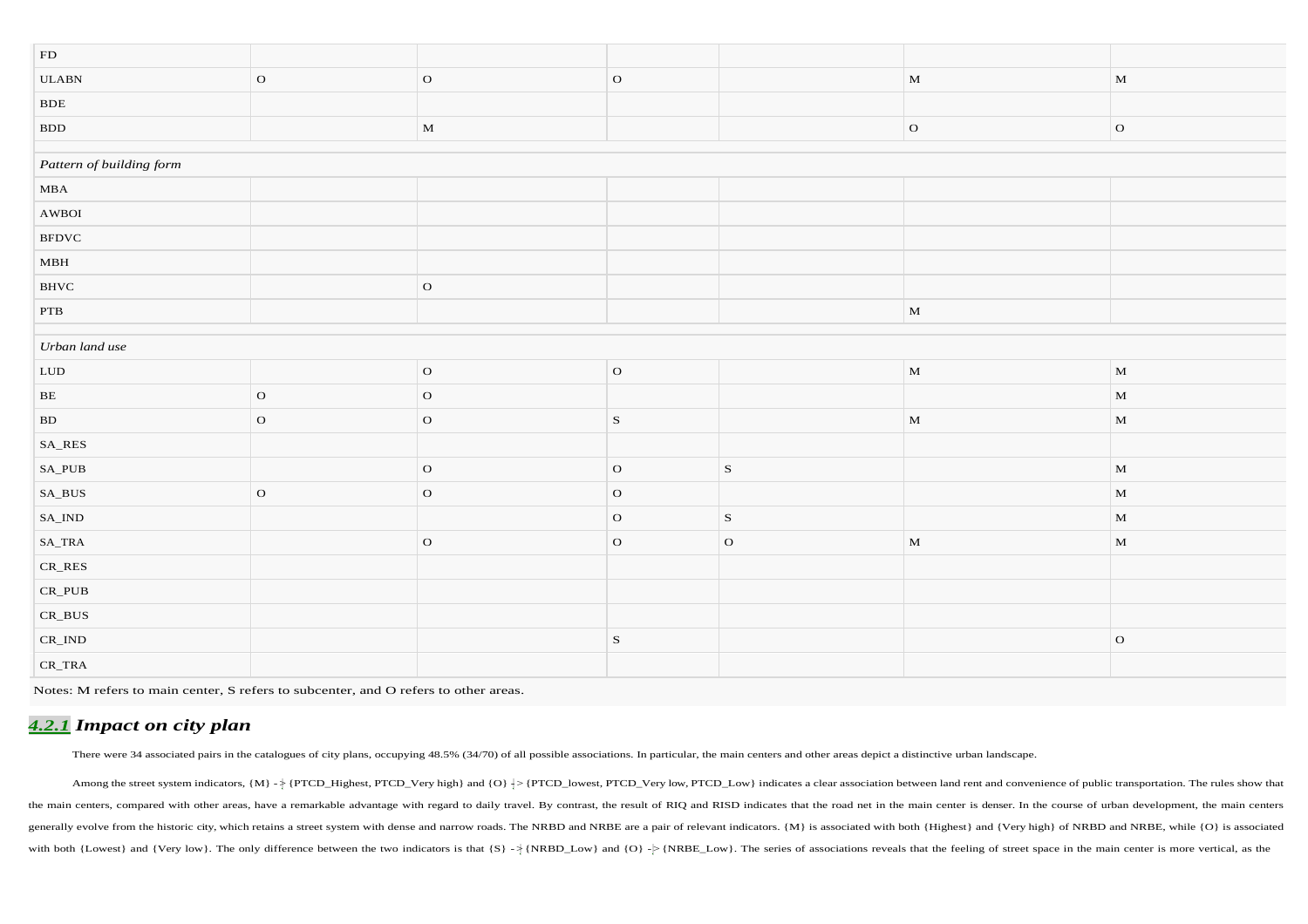buildings press relatively close to the block boundaries. There are also potential explanations for these different urban landscapes among blocks. As mentioned above, our paper identifies urban structure based on land rent landscape. The land rent in a city's main center is higher than in other areas; thus, the buildings are high and close to the block boundary.

Among block pattern indicators, the results,  $\{M\}$  >  $\{BA\_Very\ low\}$ ,  $\{S\}$  >  $\{BA\_ Medium\}$ ,  $\{O\}$  >  $\{BA\_ Very\ high, Higher\}$ , are an objective way to describe the change in block areas as we move from the urban center to other areas. universal phenomenon that blocks are smaller in urban centers and subcenters than in other areas (Long et al., 2018). In additional of area, the layout of blocks in the urban center becomes more compact, which is reflecte  $>$  {ULABN lowest, Verylow, Low} and {M} -> {ULABN Very high, Highest}. Defying our expectation, the indicator FD has no confident association with urban areas. According to our hypothesis, the boundaries of blocks in urb complex than the boundaries of other blocks; the former boundaries are suited to the block 's historical surroundings. In contrast, other recently developed areas, created under modern planning technology, are more regular hypothesis does not hold true.

Among building base indicators, the result is interesting. When we compare urban centers with other areas, there is no difference in the distance between the building lot in the block and the center of the block. However, of the distance differ across urban areas. We infer that due to property rights being especially complicated in main urban centers, construction and development is more fragmentary and flexible. Therefore, the building bas blocks of main urban centers.

### *4.2.2 Impact on pattern of building form*

The results for patterns of building form are neither noteworthy nor unusual. Only two indicators (BHVC and PTB) had supportable and confident associations with land rent. Nevertheless, the results of the data mining do re landscape to a certain extent.

The  ${O}$  >  $\geq$  BHVC Very low} mirrors the landscape of a new town, where building height is monotonous. Although we did not reach the conclusion that buildings in main centers are strewn at random, the primeness of bui intuitive. The similarities in the development and construction processes lead to our cities losing their features. The  $\{M\}$  -  $\triangleright$  {BHVC Very high} illustrates that the buildings in main areas are quite varied. On t usage is more efficient in main areas. On the other hand, the vertical sense of space is stronger in the main center.

Notably, all indicators in the categories of architectural two-dimensional form were sector-related. This result may be a case in point that in the past one hundred years, there has been no significant change in the plane

### *4.2.3 Impact on urban land use*

The results of the data mining analysis indicate that land rent conspicuously influences urban land use. As shown in previous literature (Wu, Ta, et al., 2018), the diversity of urban land use increases from the urban main based on the results of  $\{O\}$  -  $\geq$  {LUD Very low, Low},  $\{M\}$  - > {LUD Very high, Highest}. Mixed land use and land rent interact as both cause and effect. Mixing land uses could stimulate an increase in the housin foster high land rent, while increasing land rent develops diversity in spatial usage efficiency and shapes the landscape of mixed land use (Song & Knaap, 2004b). The results of BE and BD are similar, demonstrating a unive development in urban centers is remarkably higher than it is in other areas (He et al., 2017; Long et al., 2018).

The indicator groups of SA and CR reveal a wealth of information. First, most SAs, with the exception of SA\_RES, have an association with land rent, whereas most CRs have no association with land rent, with the exception o general survey of SAs, the service ability of main areas is shown to be superior to that of subcenters and much better than in other areas. Second, it is interesting that the SA IND and CR IND show contrasting results.  $\$  $\vert S(A|ND)$  Medium}, and {M} $\vert S(A|ND)$  = {SA IND Low} imply that the density of industrial POI is higher in main areas. However, {O} $\vert S(A|ND)$  {CR IND Highest} and {S}} = {CR IND Low} show that the proportion of industrial PO result implies a difference in industrial companies. Most industrial enterprises are located in noncentral areas, but they generally occupy more land. By contrast, industrial companies located in main centers usually occup office buildings.

## **Conclusion**

Given the rapid changes in technology today, city managers and researchers can monitor, analyze, and understand cities by using unprecedented information and communication technologies as well as geographical 'big data' (He et al., 2018; Liu, Derudder, et al., 2016). These resources have the potential to compensate for the deficiencies of traditional data resources. Our paper adopts geographical open data to explore the relationship betwe and urban landscapes at the block scale, thus going beyond the restrictions of traditional data collection methods.

By using Local Moran's I and Geographical Weighted Regression, we identified urban main centers and subcenters with  $\geq$ 400,000 office-rental samples in thirteen large cities in China. We also use hedonic models to detect accuracy of our identification. In addition, we structure an analysis framework to measure the urban landscape based on three aspects: city plan, pattern of building form, and urban land use. Several sources of geographica were adopted to detect the association between the landscapes in each block of these metropolitan areas. The landscape indicators of each block were divided into seven values: lowest, very low, low, medium, high, very high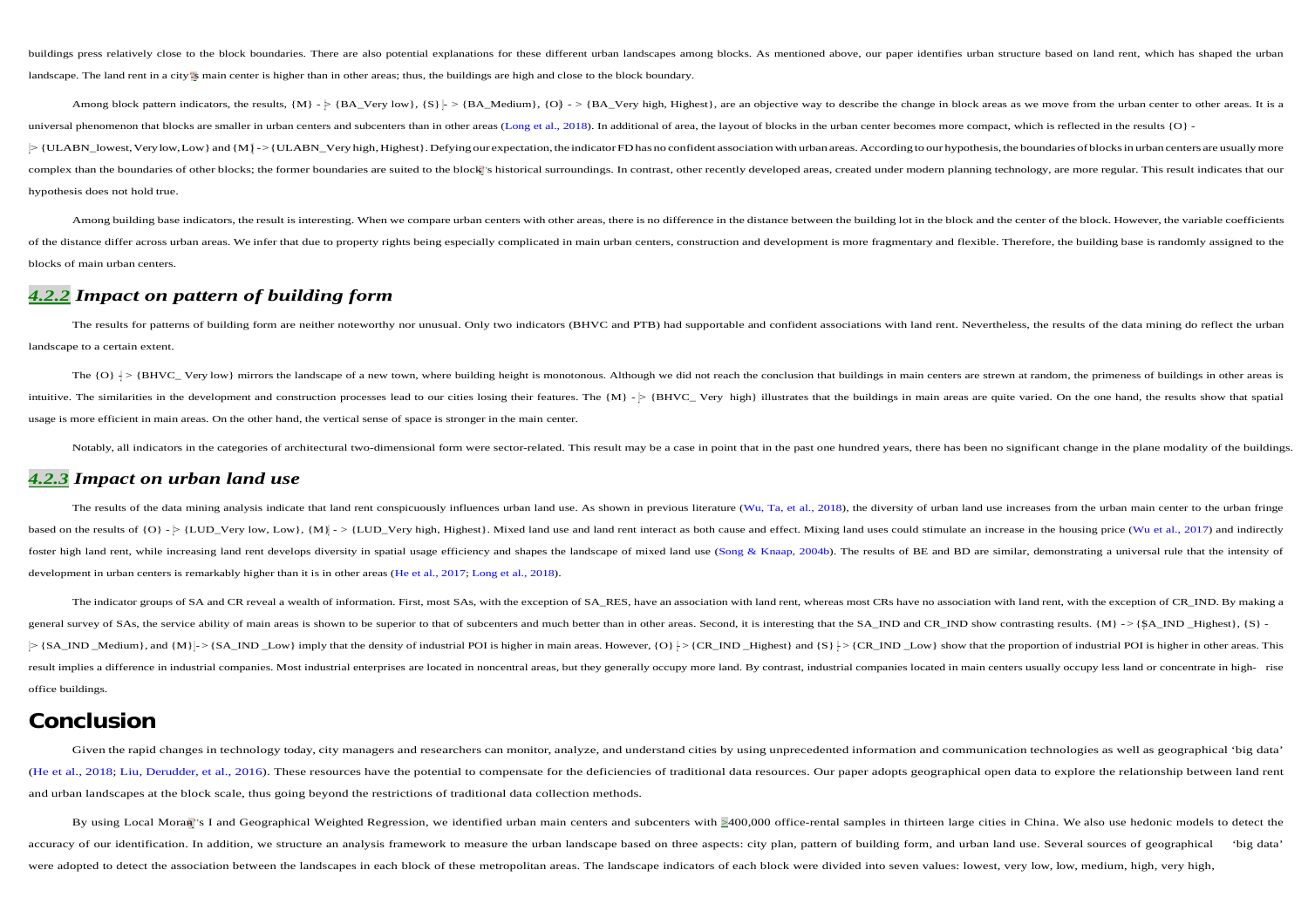and highest. In total, 66 rules were explored by using an association rules analysis. We found that the three areas (main center, subcenter, others) affect urban landscapes in different ways.

The blocks classified as being located in main centers are associated with more convenient public transportation, denser road networks, more vertical street space, more diverse block patterns, and more flexible architectur arrangements. With regard to patterns of building form, there are more tower buildings in main centers than in other areas. In addition, the blocks in main centers are more mixed, have higher density, and afford more servi blocks in subcenters. In contrast to this finding, noncenter areas are usually composed of blocks that are larger, tabular, single-purpose, and more regular. These blocks often cannot provide high-quality public goods, and scattered larger industrial enterprises. The urban landscapes of subcenter blocks fall in between the aforementioned two urban areas.

In our paper, an association rules analysis was applied to explore the relationship between urban land rent and the urban landscape. The results of this modeling suggest that main center, subcenter, and other areas have different effects on the urban landscape; our results thus provide useful insights for urban planning. Much of the news and academic literature (He et al., 2017; Jun, 2010) criticizes the urban landscape for having lost it context, as seen in street pattern changes, single land uses and so on. However, few studies explain why urban landscapes differ across the internal structures of cities. Our paper offers a new perspective on urban land re results prove that associations do exist. Although this paper provides explanations for how land rent and the urban landscape affect each other, it does not provide guidance on how urban planners should renew urban landsca Future research could address this subject.

## **Funding**

This work was supported by Social Science Foundation of China (No. 18VSJ041).

### **Uncited references**

Satter, 2007

Ye et al., 2015

## **Appendix A. Appendix**

The detection accuracy evaluates the performance of our method in detecting the urban polycentric structure. For this purpose, we collected the cities' neighborhood data (from the SOUFANG website) and compared the results of the two hedonic models (Wu, He, et al., 2018). Clearly, the goodness-of-fit is significantly enhanced when the distance variable is introduced into the equation (Table 5). Overall, our method has good performanc identifying the main center and the subcenters.

alt-text: Table 5

**Table 5** Detection accuracy of the urban structure.

| $R2$ in first model | $R2$ in second model                                        |
|---------------------|-------------------------------------------------------------|
| 0.621               | 0.785                                                       |
| 0.572               | 0.707                                                       |
| 0.649               | 0.738                                                       |
| 0.220               | 0.357                                                       |
| 0.454               | 0.541                                                       |
| 0.410               | 0.570                                                       |
| 0.346               | 0.428                                                       |
| 0.526               | 0.613                                                       |
| 0.328               | 0.493                                                       |
| 0.386               | 0.476                                                       |
| 0.436               | 0.451                                                       |
|                     | the control of the control of the control of the control of |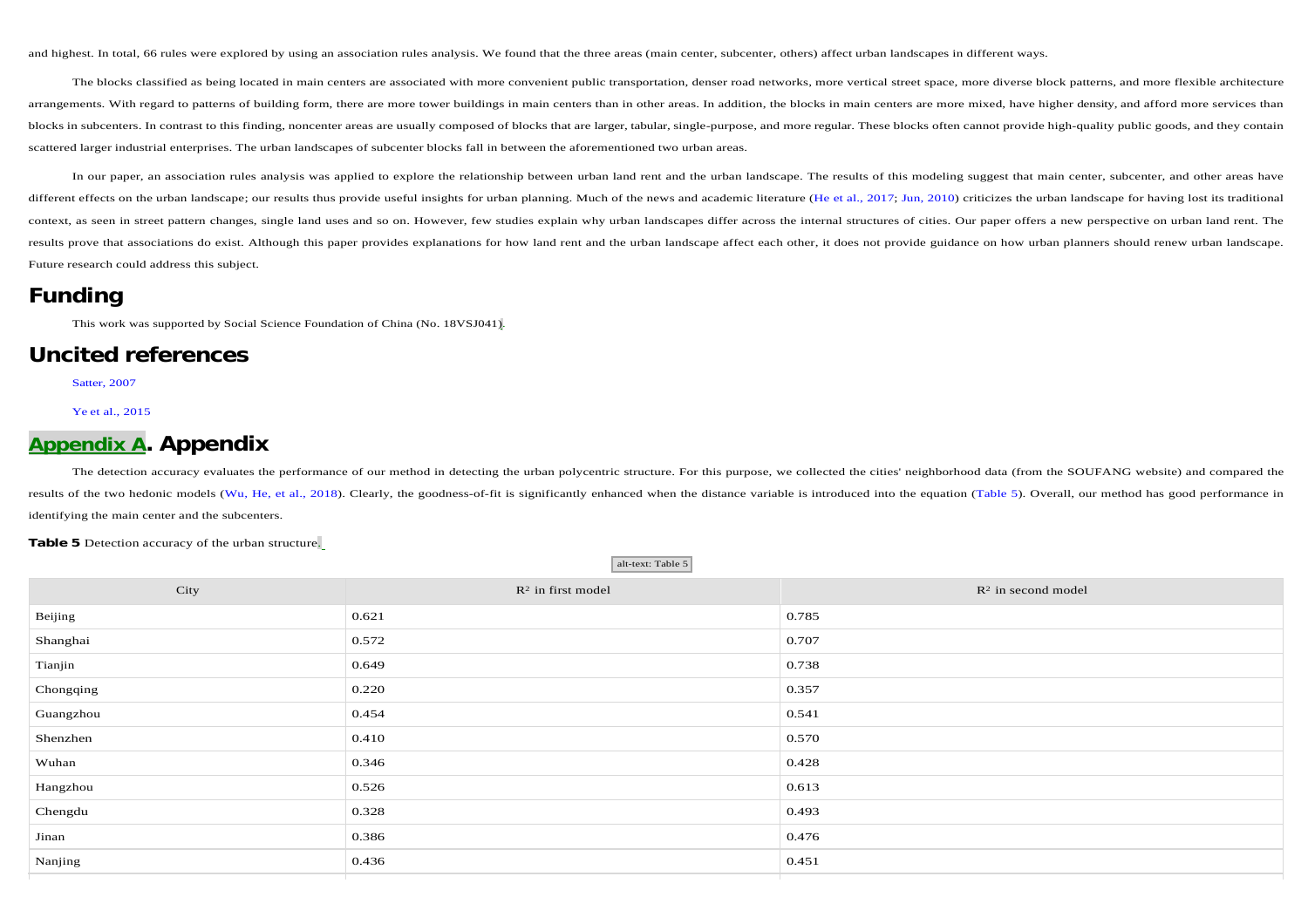| Suzhou  | $0.381\,$ | 0.528 |
|---------|-----------|-------|
| Qingdao | 0.434     | 0.525 |

# **References:**

Alberti M., Urban form and ecosystem dynamics: Empirical evidence and practical implications, Achieving sustainable urban form2000, 84–96.

Alonso W., A theory of the urban land market, *Papers in Regional Science* **6** (1), 1960, 149–157.

Anselin L., Local indicators of spatial association—LISA, *Geographical Analysis* **27** (2), 1995, 93–115.

Arnold C.L., Jr. and Gibbons .C.J., Impervious surface coverage: The emergence of a key environmental indicator, *Journal of the American Planning Association* **62** (2), 1996, 243–258.

Aronowitz S., The crisis in historical materialism: Class, politics and culture in marxist theory, 2016, Springer.

Barnes T.J. and Duncan J.S., Writing worlds: Diseourse, text and metaphor in the representation of landscape, 2013, Routledge.

Bramley G. and Power S., Urban form and social sustainability: The role of density and housing type, *Environment and Planning B: Planning and Design* **36** (1), 2009, 30–48.

Cai J., Huang B., et al., Using multi-source geospatial big data to identify the structure of polycentric cities, *Remote Sensing of Environment* **202**, 2017, 210–221.

Camagni R., Gibelli .M.C., et al., Urban mobility and urban form: The social and environmental costs of different patterns of urban expansion, *Ecological Economics* **40** (2), 2002, 199–216.

Conzen .M.R.G., Alnwick, Northumberland: A study in town-plan analysis, *Transactions and Papers (Institute of British Geographers)* (27), 1960, iii–122.

Dobson J.E., Bright .E.A., et al., LandScan: A global population database for estimating populations at risk, *Photogrammetric Engineering and Remote Sensing* **66** (7), 2000, 849–857.

Duncan J. and Duncan N., (Re) reading the landscape, *Environment and Planning D: Society and Space* **6** (2), 1988, 117–126.

Elvidge C.D., Tuttle .B.T., et al., Global distribution and density of constructed impervious surfaces, *Sensors* **7** (9), 2007, 1962–1979.

Fotheringham .A.S., Brunsdon C., et al., Geographically Weighted Regression, 2003, John Wiley & Sons, (Limited West Atrium).

Frumkin H., Urban sprawl and public health, *Public health reports.* 2016.

Garcia-López M., Population suburbanization in Barcelona, 1991–2005: Is its spatial structure changing?, *Journal of Housing Economics* **19** (2), 2010, 119–132. Giuliano

G. and Small K.A., Subcenters in the Los Angeles region, *Regional Science and Urban Economics* **21** (2), 1991, 163–182. Giuliano G. and Small .K.A., Is the journey to work

explained by urban structure?, *Urban Studies* **30** (9), 1993, 1485–1500.

Hamin E.M. and Gurran N., Urban form and climate change: Balancing adaptation and mitigation in the US and Australia, *Habitat International* **33** (3), 2009, 238–245.

Hartshorne R., Perspective on the Nature of Geography, 1969.

Hawelka B., Sitko I., et al., Geo-located Twitter as proxy for global mobility patterns, *Cartography and Geographic Information Science* **41** (3), 2014, 260–271.

He Q., He W., et al., The impact of urban growth patterns on urban vitality in newly built-up areas based on an association rules analysis using geographical 'big data', *Land Use Policy* **78**, 2018, 726–738.

He Q., Song Y., et al., Diffusion or coalescence? Urban growth pattern and change in 363 Chinese cities from 1995 to 2015, *Sustainable Cities and Society* **35**, 2017, 729–739.

Hillier B. and Hanson J., The Social Logic of Space, 1989, Cambridge University Press.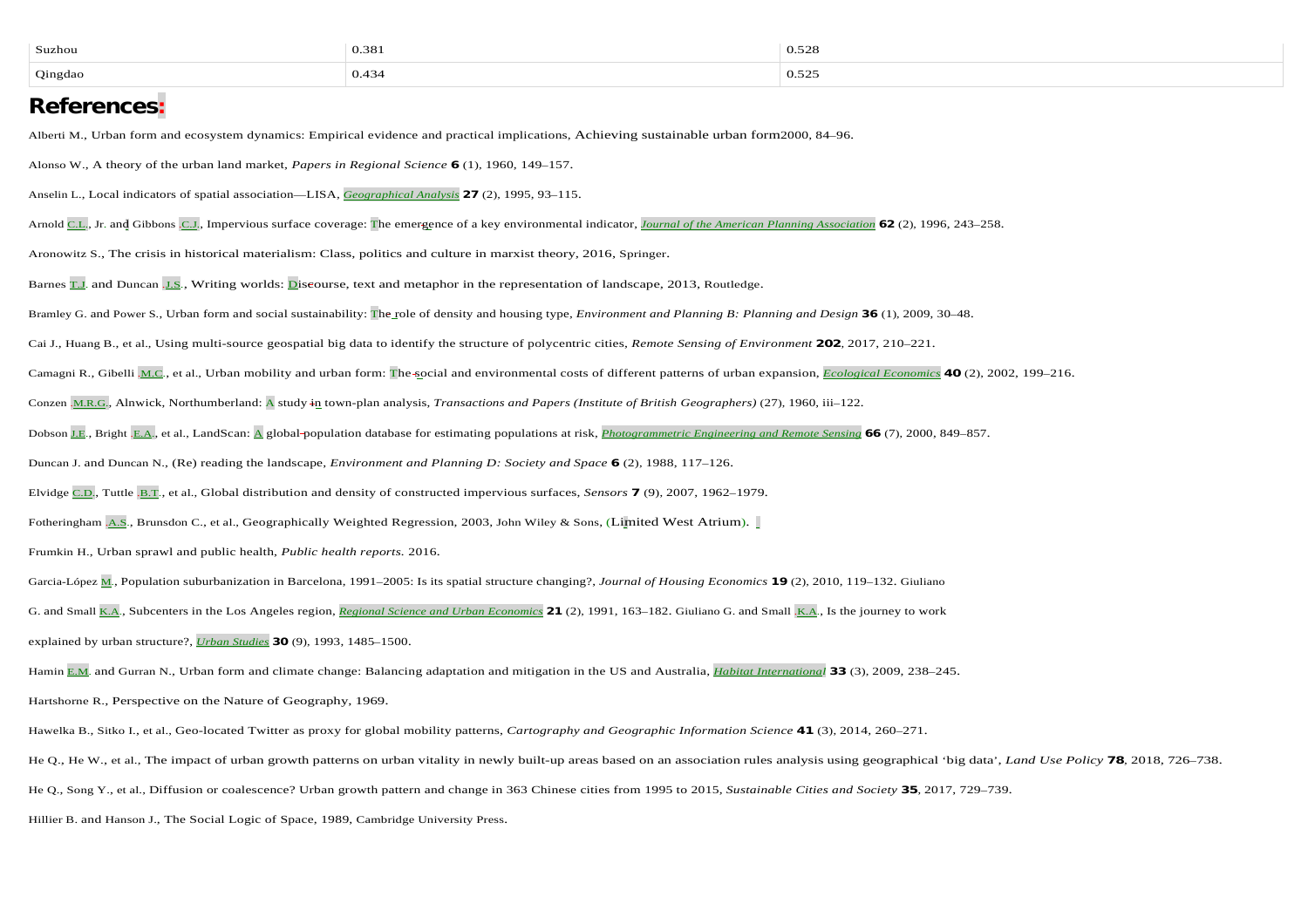Hong J., Shen Q., et al., How do built-environment factors affect travel behavior? A spatial analysis at different geographic scales, *Transportation* **41** (3), 2014, 419–440.

Hoskins W.G., Making of the English Landscape, 1970, Hodder and Stoughton.

- Jabareen Y., A knowledge map for describing variegated and conflict domains of sustainable development, *Journal of Environmental Planning and Management* **47** (4), 2004, 623–642.
- Jabareen Y.R., Sustainable Urban Forms, *Journal of Planning Education and Research* **26** (1), 2016, 38–52.
- Jackson J.B., A Pair of Ideal Landscapes, 1984.
- Jäger J., Urban land rent theory: A regulationist perspective, *International Journal of Urban and Regional Research* **27** (2), 2003, 233–249.
- Jenks G.F., The data model concept in statistical mapping, *International Yearbook of Cartography* **7**, 1967, 186–190.
- Jenks M., Achieving Sustainable Urban Form, 2000, Taylor & Francis.
- Jiang B., Ma D., et al., Spatial distribution of city tweets and their densities, *Geographical Analysis* **48** (3), 2016, 337–351.
- Jun Z., Scape city on the basis of landscape urbanism, *Architectural Journal* **11**, 2010, 003.
- Koohsari M.J., Mavoa S., et al., Public open space, physical activity, urban design and public health: Concepts, methods and research agenda, *Health & Place* **33**, 2015, 75–82.
- Lee Y., Ahern J., et al., Ecosystem services in peri-urban landscapes: The effects of agricultural landscape change on ecosystem services in Taiwan's western coastal plain, *Landscape and Urban Planning* 139, 2015, 137–148.
- Liu X., Derudder B., et al., Measuring polycentric urban development in China: An intercity transportation network perspective, *Regional Studies* **50** (8), 2016, 1302–1315.
- Liu X., Song Y., et al., Understanding urban China with open data, *Cities* **47**, 2015, 53–61.
- Liu X. and Wang M., How polycentric is urban China and why? A case study of 318 cities, *Landscape and Urban Planning* **151**, 2016, 10–20.
- Long Y., Zhai W., et al., Understanding uneven urban expansion with natural cities using open data, *Landscape and Urban Planning* **177**, 2018, 281–293.
- Lu C. and Liu Y., Effects of China''s urban form on urban air quality, *Urban Studies* **53** (12), 2016, 2607–2623.
- Ma T., Zhou C., et al., Quantitative estimation of urbanization dynamics using time series of DMSP/OLS nighttime light data: A comparative case study from China's cities, Remote Sensing of Environment 124, 2012, 99–107.
- McCarty J. and Kaza N., Urban form and air quality in the United States, *Landscape and Urban Planning* **139**, 2015, 168–179.
- McMillen .D.P., Nonparametric employment subcenter identification, *Journal of Urban Economics* **50** (3), 2001, 448–473.
- McMillen .D.P., The return of centralization to Chicago: Using repeat sales to identify changes in house price distance gradients, *Regional Science and Urban Economics* **33** (3), 2003, 287–304.
- Meinig .D.W., The interpretation of ordinary landscapes: Geographical essays, 1979, Oxford University Press; USA.
- Mitchel A., The ESRI guide to GIS analysis, volume 2: Spartial measurements and statistics, 2005, (ESRI Guide to GIS analysis).
- Mitchell D., Landscape and surplus value: The making of the ordinary in Brentwood, CA, *Environment and Planning D: Society and Space* **12** (1), 1994, 7–30.
- Mitchell D., The right to the city: Social justice and the fight for public space, 2003, Guilford Press.
- Morin .K.M., Landscape: Representing and interpreting the world, *Key Concepts in Geography* 2009, 286–299.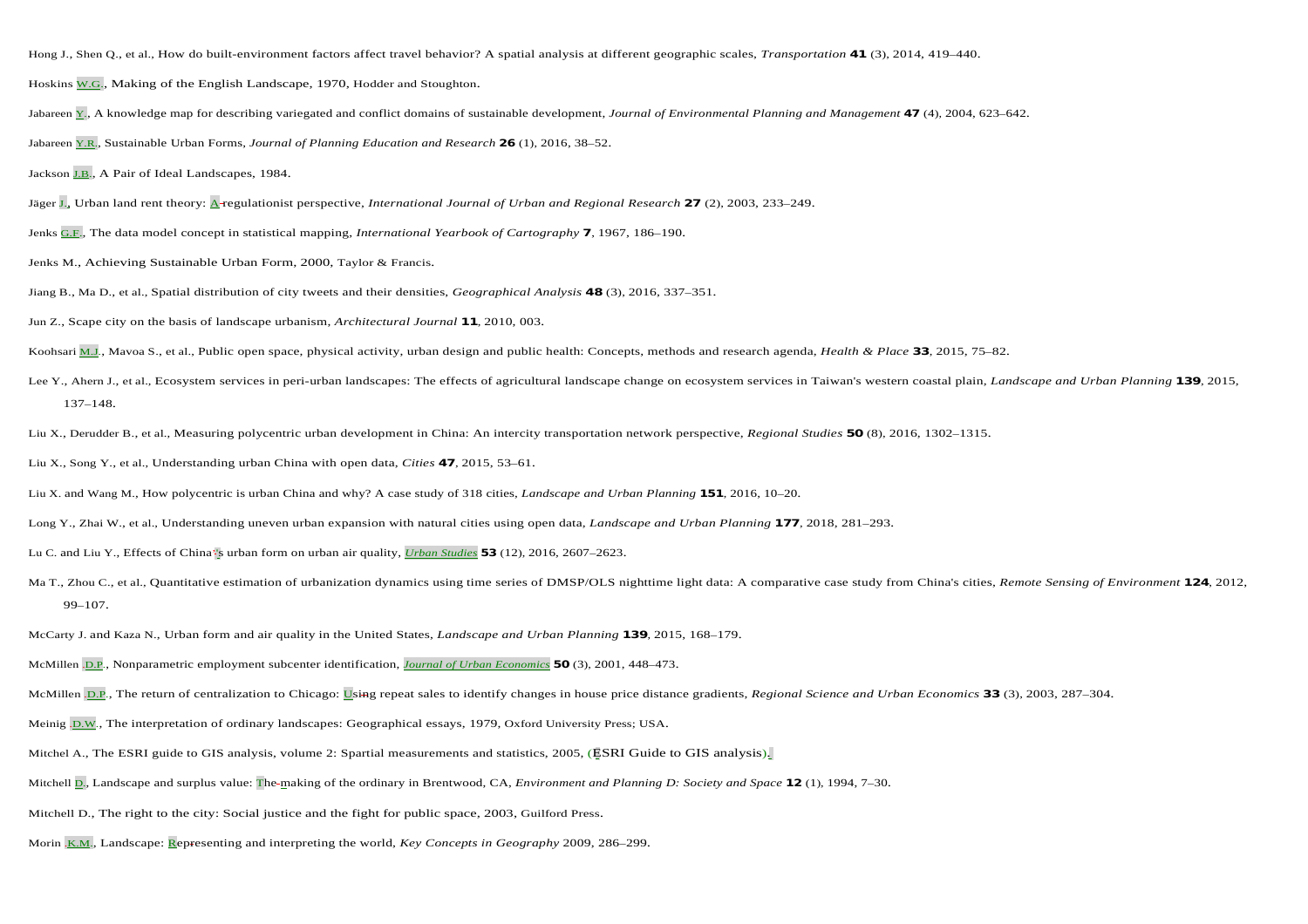Moudon A.V., Urban morphology as an emerging interdisciplinary field, *Urban Morphology* **1** (1), 1997, 3–10.

Perry C.A., City planning for neighborhood life, *Soc-F* **8**, 1929, 98.

Pont M.B. and Haupt P., Spacematrix: Space, density, and urban form, NAi, 2010.

Rapoport A., Human aspects of urban form: Towards a man—environment approach to urban form and design, 2016, Elsevier.

Riguelle F., Thomas I., et al., Measuring urban polycentrism: A European case study and its implications, *Journal of Economic Geography* **7** (2), 2007, 193–215.

Salat S., Labbé F., et al., Cities and forms: On sustainable urbanism, In: *CSTB Urban Morphology Laboratory,* 2011.

Satter C.O., The morphology of landscape, *Foundation Papers in Landscape Ecology* **2** (2), 2007, 36. Sauer C., The

morphology of landscape, 1925, University of California Publications in Geography.

Song Y. and Knaap G., Measuring urban form: Is Portland winning the war on sprawl?, *Journal of the American Planning Association* **70** (2), 2004a, 210–225.

Song Y. and Knaap G., Measuring urban form: Is Portland winning the war on sprawl?, *Journal of the American Planning Association* **70** (2), 2004b, 210–225.

Staeheli L. and Mitchell D., The people's property?: Power, politics, and the public, 2016, Routledge.

Stefanidis A., Crooks A., et al., Harvesting ambient geospatial information from social media feeds, *GeoJournal* **78** (2), 2013, 319–338.

Tsai Y., Quantifying urban form: Compactness versus' sprawl', *Urban Studies* **42** (1), 2005, 141–161.

Van Den Hoek J.W., The MXI (mixed-use index) as tool for urban planning and analysis, 2008, Corporations and Cities: Envisioning Corporate Real Estate in the Urban Future; Brussels. Van

der Aalst .W.M., Process Mining: Data Science in Action, 2016, Springer.

Whitehand J., Bridging the gaps: Urban morphology 20 years on, In: *Int Seminar Urban Form Univ Chicago, Committee Geographical Studies, 5828 S University Ave, 60637‐–1583 Chicago, IL USA,* 2017.

Witten I.H., Frank E., et al., Data Mining: Practical machine learning tools and techniques, 2016, Morgan Kaufmann.

Wu J., Urban ecology and sustainability: The state-of-the-science and future directions, *Landscape and Urban Planning* **125**, 2014, 209–221.

Wu J., He Q., et al., Dismantling the fence for social justice? Evidence based on the inequity of urban green space accessibility in the central urban area of Beijing, *Environment and Planning B: Urban Analytics and City Science* 2018, 2399808318793139.

Wu J., Song Y., et al., Impact of mixed land use on housing values in high-density areas: Evidence from Beijing, *Journal of Urban Planning and Development* **144** (1), 2017, 05017019.

Wu J., Ta N., et al., Urban form breeds neighborhood vibrancy: A case study using a GPS-based activity survey in suburban Beijing, *Cities* **74**, 2018, 100–108.

Ye H., He X., et al., A sustainable urban form: The challenges of compactness from the viewpoint of energy consumption and carbon emission, *Energy and Buildings* **93**, 2015, 90–98.

#### **Highlights**

- Urban landscape are verified as spatial representation of land rent by a quantitative approach.
- **•** We structure an analysis framework to measure the urban landscape based on three aspects.
- Association rule analysis is used to explore the relationship between land rent and the urban landscape the results indicate that the urban landscape differs across urban areas.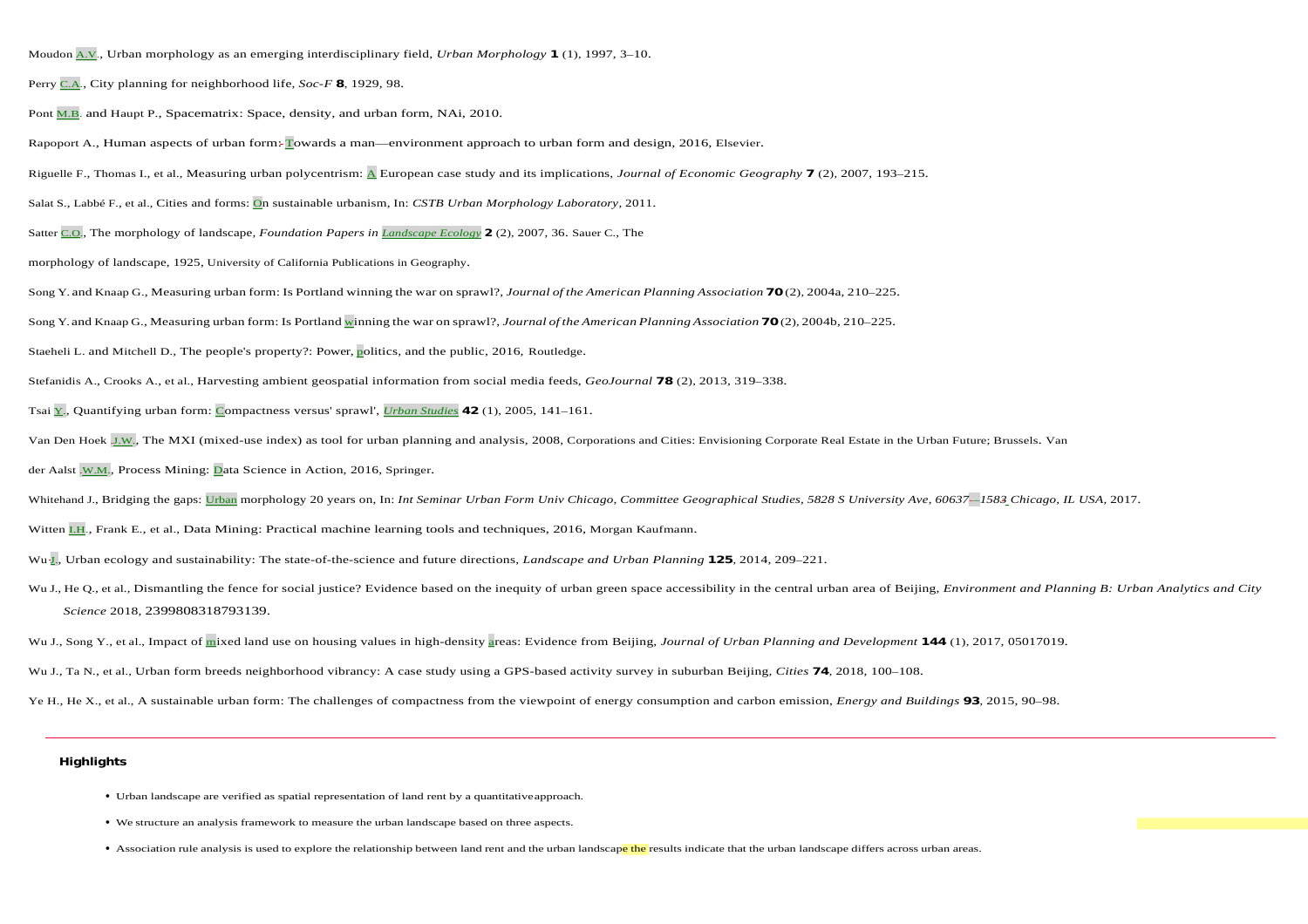### **Queries and Answers**

### **Query:**

Your article is registered as a regular item and is being processed for inclusion in a regular issue of the journal. If this is NOT correct and your article belongs to a Special Issue/Collection please contact [s.soman@elsevier.com i](mailto:s.soman@elsevier.com)mmediately prior to returning your corrections.

#### **Answer:** Regular item

### **Query:**

Please confirm that given names and surnames have been identified correctly and are presented in the desired order, and please carefully verify the spelling of all authors' names.

### **Answer:** Yes

### **Query:**

The author names have been tagged as given names and surnames (surnames are highlighted in teal color). Please confirm if they have been identified correctly.

### **Answer:** Yes

### **Query:**

Highlights should only consist of 125 characters per bullet point, including spaces. The highlights provided are too long; please edit them to meet the requirement.

**Answer:** 1. Urban landscape is verified as a spatial representation of land rent by a quantitative approach.

2. We structure an analysis framework to measure the urban landscape based on three aspects.

3. Association rule analysis is used to explore the relationship between land rent and the urban landscape.

4. The results indicate that the urban landscape differs across urban areas.

### **Query:**

Ref. Ye and He et al. (2015) is cited in the text but not provided in the reference list. Please provide it in the reference list or delete the citation from the text.

#### **Answer:** Please delete it.

### **Query:**

Ref. Ding & Zhao (2014) is cited in the text but not provided in the reference list. Please provide it in the reference list or delete the citation from the text.

### **Answer:** Please delete it.

### **Query:**

Have we correctly interpreted the following funding source(s) and country names you cited in your article: "Social Science Foundation of China".

**Answer:** This work was supported by Social Science Foundation of China (No. 18VSJ041), and the Fundamental Research Funds for the Central Universities (No. 2017XZA216).

### **Query:**

Uncited references: This section comprises references that occur in the reference list but not in the body of the text. Please position each reference in the text or, alternatively, delete it. Thank you.